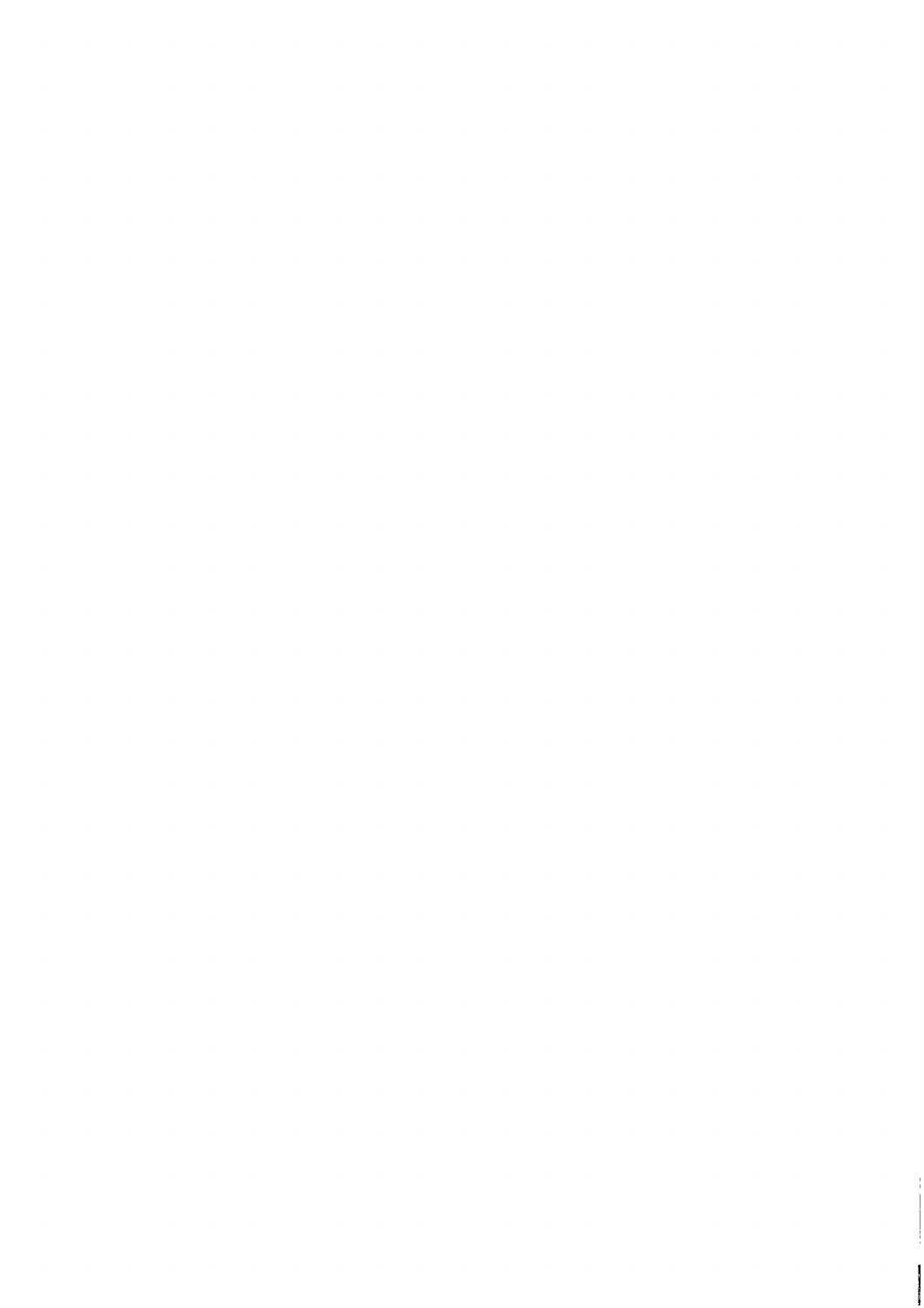# PREFACE

One of the basic methodological problems of large-scale systems analysis is to define meaningful mathematical structures for the components or "pieces" comprising the system and to study their interconnections. Most of the fundamental advances in mathematical programming and optimal control theory, such as the Dantzig-Wolfe decomposition method, fast Fourier transforms, and generalized x-y functions have been specid cases of this basic idea.

The results of this report provide a reasonably general mathematical framework within which the structurc-conncctivity question may be attacked by algebraic and geometric means. As the initial cffort in what is projected to be a long-term rescarch program. the current paper deals primarily with definitions. examples. and indications of the utility of the proposcd methodology .

The results of this study should prove useful in a number of IIASA areas. particularly to the Energy, Water, and Ecology groups.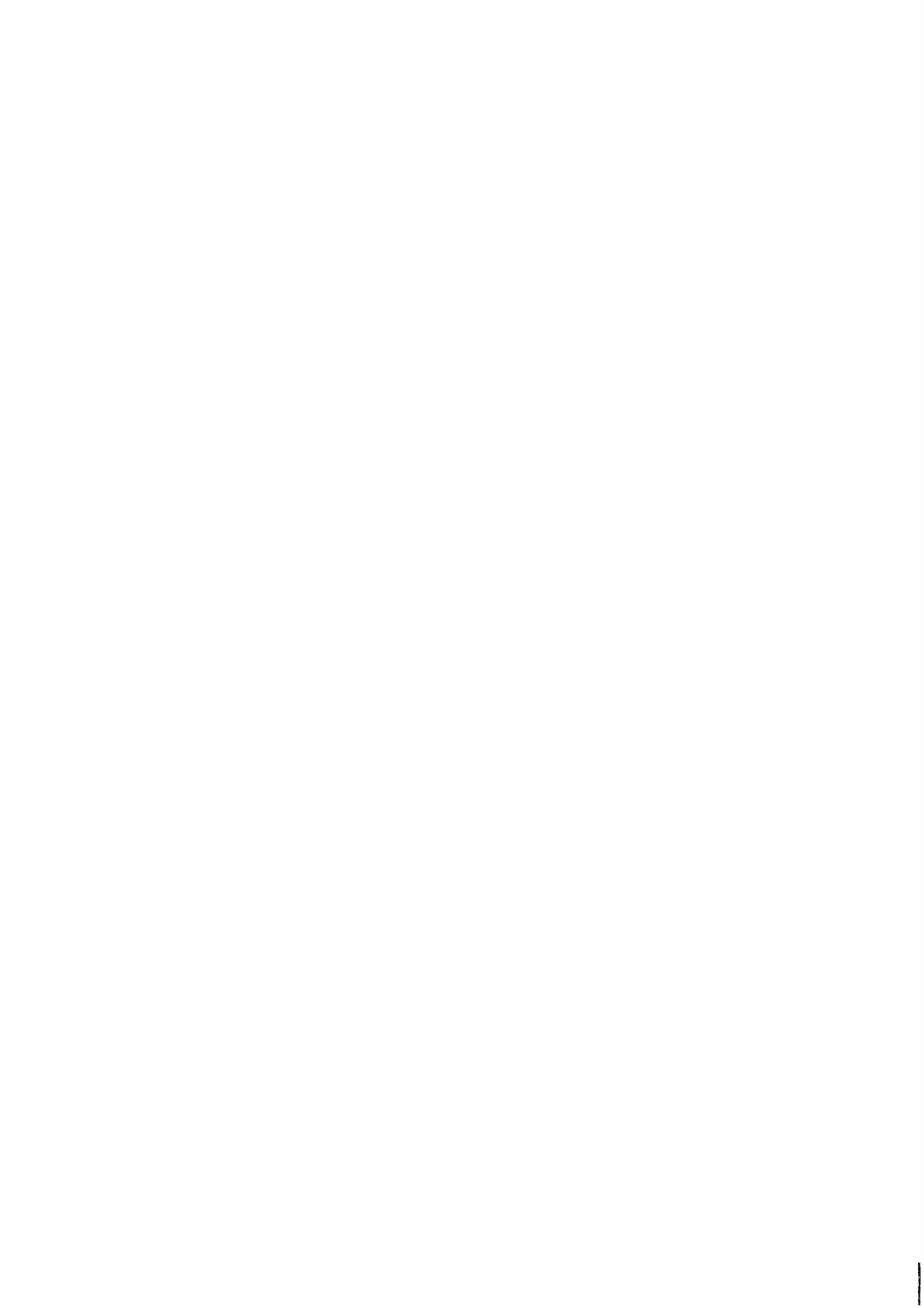#### **SUMMARY**

The report shows how a binary relation between two abstract sets may be geometrically interpreted as a simplicial complex. Standard and nonstandard concepts from combinatorial topology are then employed to study the global connectivity structure of the complcx. Classical notions such as homology are illustrated by examples chosen from various fields.

The eonncction between thc standard differential equation definition of a dynamical system and the polyhedral dynamic set-up is explored in some detail. It is shown that the complex associated with a linear system provides a very illuminating paradigm within which new interpretations of open- and closed-loop control laws are possible. The report concludes with a discussion of topics for future investigation.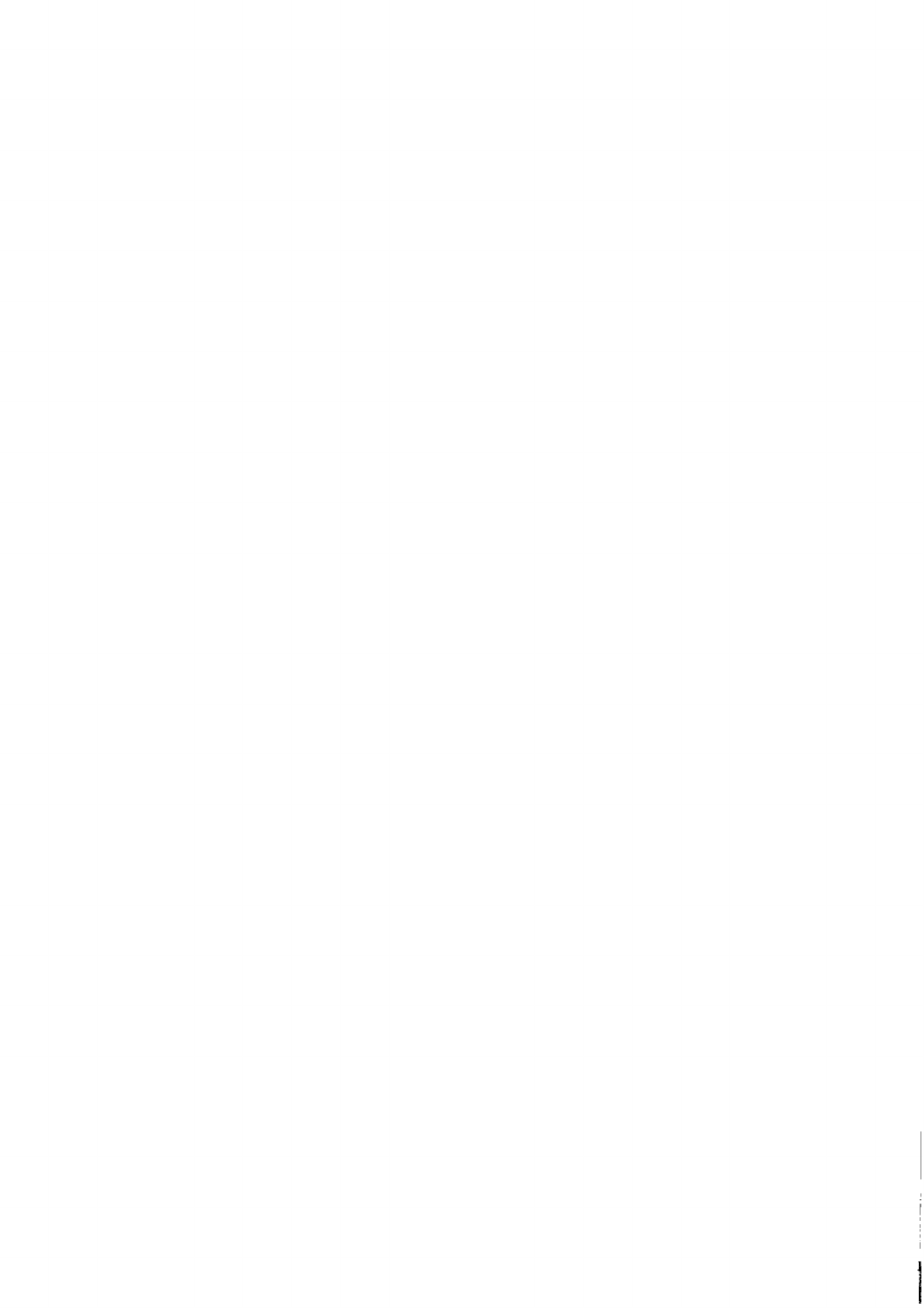# Polyhedral Dynamics and the Geometry of Systems

# GLOBAL VS. LOCAL ANALYSIS IN SYSTEM THEORY

Beginning with the work of Newton in celestial mechanics, mathematical techniques for the analysis of systems have proceeded upon the basic principle that a detailed understanding of local system properties would lead (via the system's dynamical equations of motion) to a complete understanding of the global system structure and behavior. Obviously, this reductionist principle served well for several centuries in physics until the advent of quantum mechanics and relativity theory called it into question in connection with the study of the so-called "elementary" particles.

In more recent times, the unparalleled success of the reductionist point of view in classical physics has spawned the hope on the part of many biologists, sociologists, economists, and others that, by following the local path blazed by the pioneering physicists, they too would be rewarded not only with new conceptual insights, but also with ready-made operational tools "pre-tested", so to speak, by the physicists. Unfortunately, such a program, while still under way, has already met with some of the same obstacles encountered by the modern physicists and it now seems clear that, at best, local analyses will be only partially successful in answering many of the most pressing problems faced in the socio-economic sphere.

The failure of the local, calculus-based, tools to provide satisfactory answers to questions involving the global structure of systems has generated a renewed interest in the system theory community in the use of global mathematical techniques in systems analysis. Supposedly arcane (and useless) areas of mathematics such as group theory, invariant theory, Lie algebras, and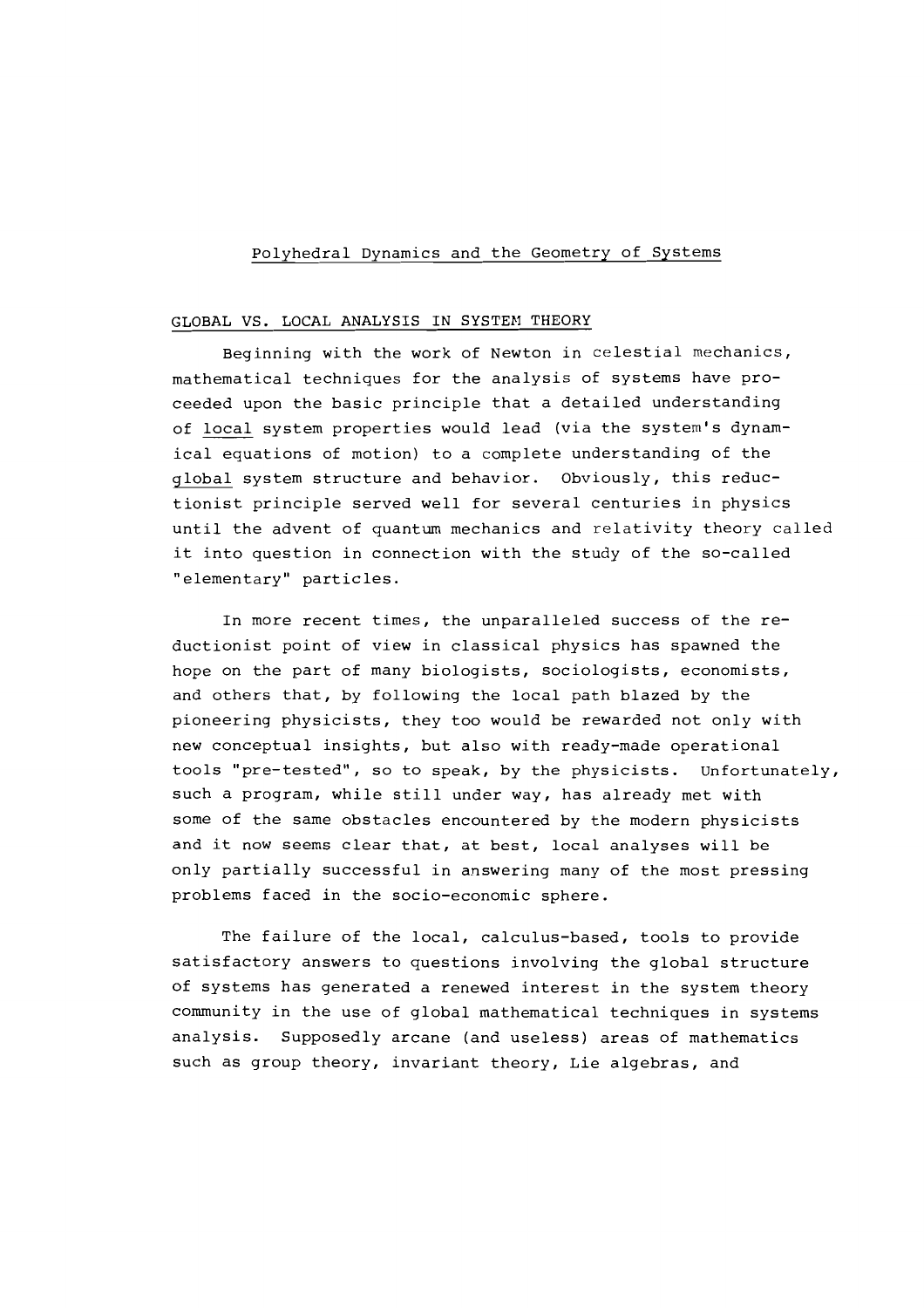differential geometry are now being used to probe the inner workings of complex systems and many new insights into the "holistic" structure of systems have been obtained in the past decade or so  $[12, 13]$ .

As an aside, it is amusing to note that this shift in empnasis from the local to the global corresponds to a swing of the intellectual pendulum back from Newtonian to Aristotelian physics. In his Politics, Aristotle states "in the order of Nature the State is prior to the household or the individual. For the whole must needs be prior to its parts." This view is in direct conflict with the post-medieval scientific method since it leads to a physics in which the significance of set members is explained in terms of the significance of the set (the whole). Modern physical theories, of course, do exactly the opposite; the whole is "explained" in terms of the (elementary) parts. The Aristotelian view dominated physical thought for many centuries until the modern experimentalist view, begun by Galileo and legitimatized by Newton, took over the stage. Now we see a revival of interest in the holistic theories, sending us back to that other Aristotelian notion of "moderation in all things".

Our goal in this report is to outline a mathematical approach based upon concepts from algebraic topology for the study of global system structure. The essence of our approach, introduced by Atkin in 1974 under the name of q-Analysis (here we propose to describe the theory as "polyhedral dynamics"), is to utilize the connective structure of the system in order to obtain a geometrical (and algebraic) representation of the system as a simplicia1 complex. Ideas and techniques of classical algebraic topology, together with some newer notions motivated by the system-theoretic context, are then used to provide new insights into the global connectivity structure of the system and to study the manner in which the individual system components interconnect to form the total structure. Following a discussion of the basic topological concepts introduced by Atkin [1,2,3,41 in a variety of frameworks, we examine the notions precisely by interpreting them in the context of linear systems. In this manner we hope to obtain a deeper understanding of the nature of feedback control laws, as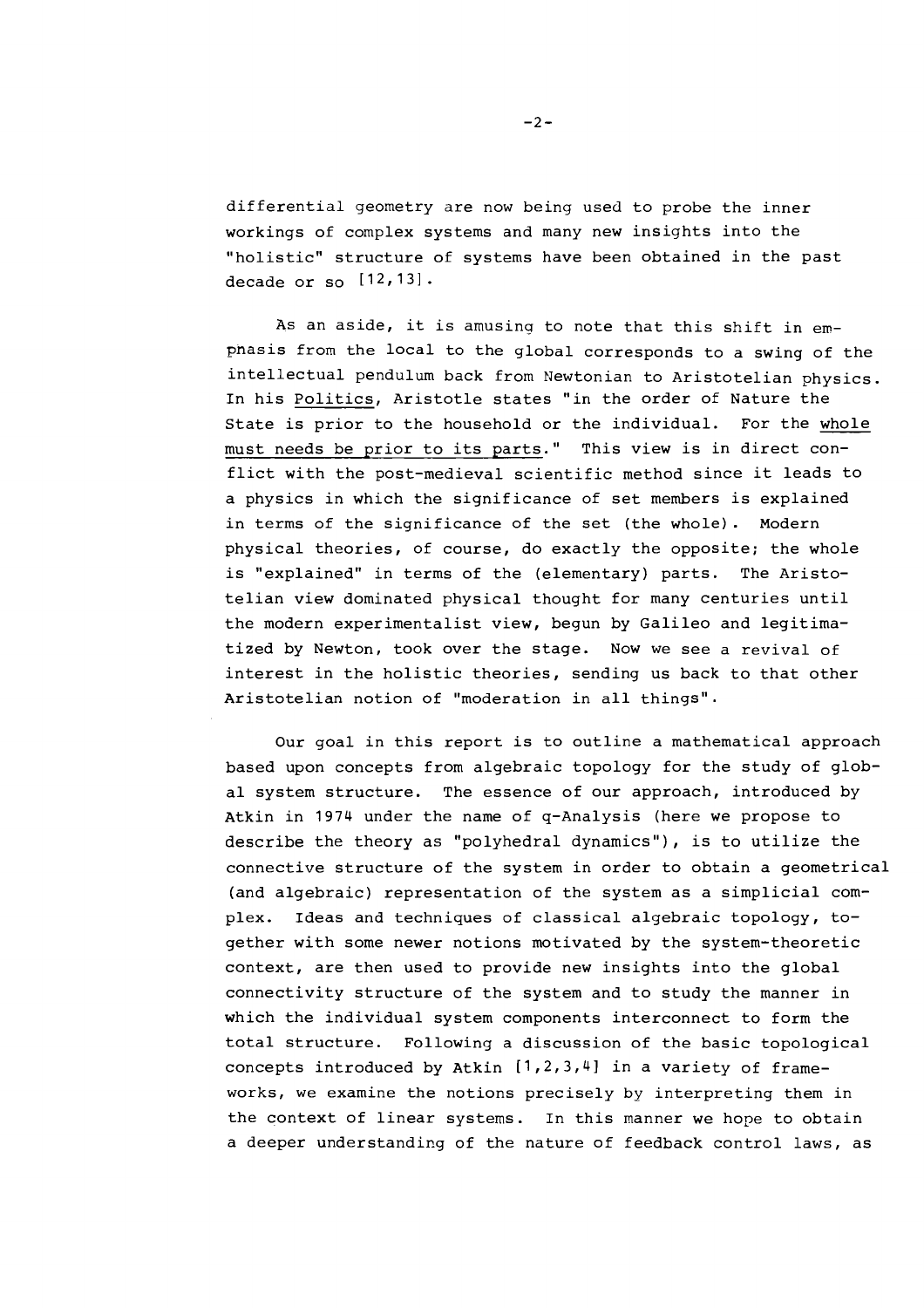well as an alternate viewpoint on the problem of controllability. In addition, we shall show that the standard duality results of linear system theory have a natural geometrical interpretation in the language of simplices and complexes. Finally, we present evidence to suggest that the majority of the global structural results given for linear systems may also be extended to nonlinear systems with only modest additional effort.

# BASIC CONCEPTS FROM ALGEBRAIC TOPOLOGY

In this section, we briefly review the background material from classical algebraic (combinatorial) topology which will be needed for our subsequent development. Much more detail can be obtained in any of the classic references in this area, for example  $[5,6]$ , and the Appendix C of  $[1]$ .

The general set-up for polyhedral dynamics, as initially conceived by Atkin [I], is to regard a system as a relationship between the elements of finite sets. To avoid, for the moment, hierarchical considerations [2,3,4], we assume that two finite sets  $X = {x_1, \ldots, x_n}$ ,  $Y = {y_1, \ldots, y_m}$  are given, together with a relation  $\lambda \subset Y \times X$ , i.e.  $\lambda$  is a rule which associates elements of Y with those of X according to some criterion. For example, if  $Y = \{1,2,3,4,5\}$ ,  $X = \{0,1,2\}$ , and  $\lambda$  is the relation " -- is less than  $-$ ", then  $\lambda = \{(1,2)\}\right)$ , i.e. the subset of Y  $\times$  X corresponding to the relation  $\lambda$  is the single element set  $\{(y_1, x_3)\}\$ . Associated with any such relation  $\lambda$ , we also have the inverse relation  $\lambda^{-1} \subset X \times Y$ , which is defined by the rule that if  $(y, x) \in \lambda$ , then  $(x,y) \in \lambda^{-1}$ . For example, if  $\lambda$  represents the open proposition "-- is the child of  $-$ ", then  $\lambda^{-1}$  is the proposition "--is the parent of -". Clearly, regarding a system as a relation between two sets is a very general concept whose successful application hinges critically upon an adroit choice of the sets X and Y and the relation  $\lambda$ . However, it is a notion sufficiently broad, mathematically speaking, to support a surprising amount of geometrical structure as we now indicate.

In direct correspondence to the foregoing set-theoretic description of a system, we can obtain a geometrical representation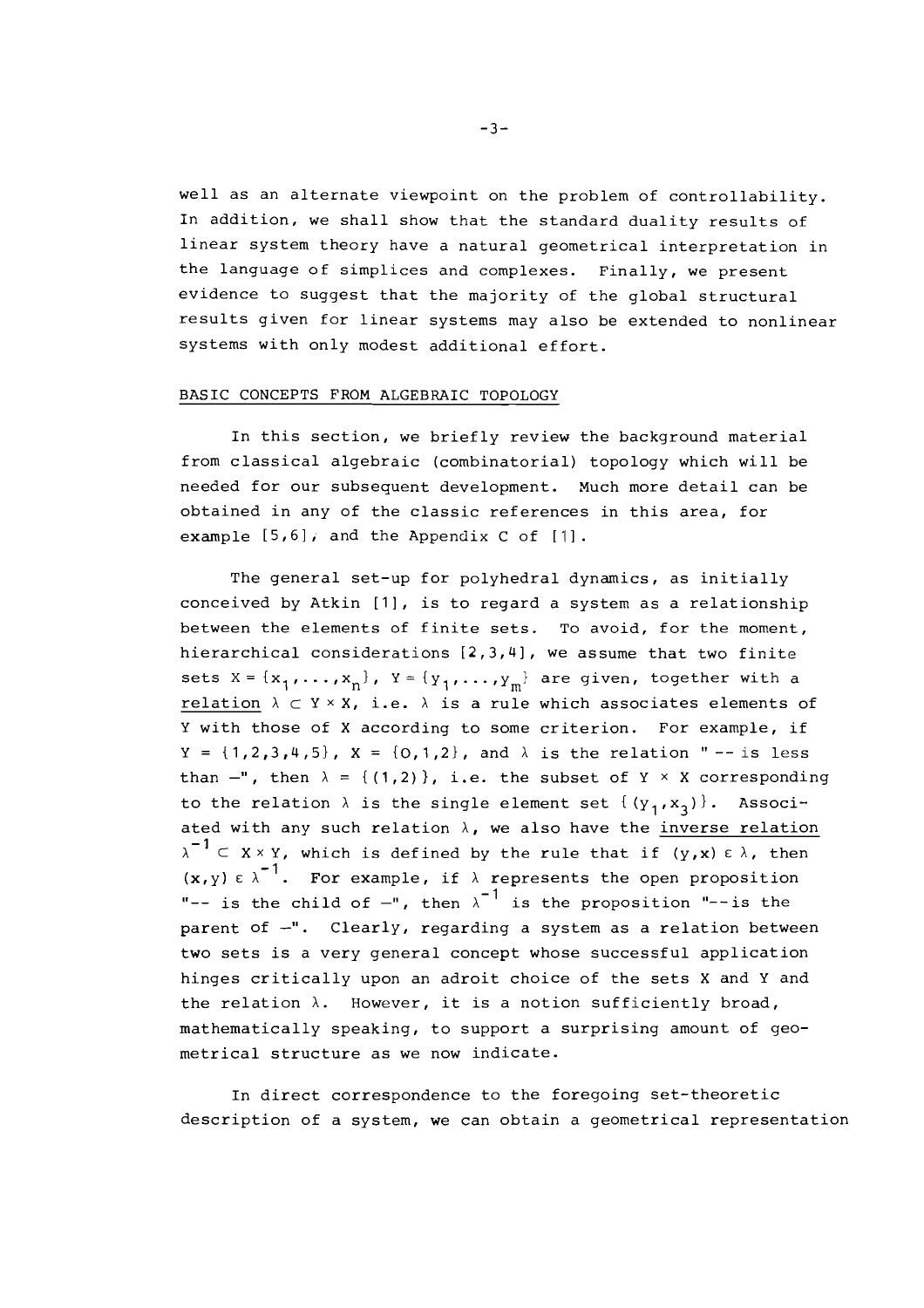of the relation  $\lambda \subset Y \times X$  in the following manner. Let the elements  $\{x_1, \ldots, x_n\}$  of the set X abstractly represent the vertices of a simplicial complex, while the elements of Y represent the simplices. Then the simplices actually forming the complex (denoted by  $K_v(X; \lambda)$ ) are defined by the relation  $\lambda$ . Thus the simplex  $\sigma_{r-1} = \begin{cases} x_1, x_2, ..., x_1 > 1 \ r \end{cases}$  is a member of  $K_Y(X; \lambda)$  if and only if there exists some  $y_{j}$   $\epsilon$  Y such that  $s = 1, \ldots, r$ . In this case, we denote the simplex  $\langle x_{i_1}, x_{i_2}, \ldots, x_{i_n} \rangle$  $x_i$ > by  $y_j$ . The dimension of K, dim K, is defined to be equal  $r$ to the dimension of the hlghest aimensional simplex contained in K. Thus, assuming each element of Y is  $\lambda$ -related to at least one element of X, we see that  $\lambda$  induces the simplicial complex  $K_{v}(X;\lambda)$ , which geometrically represents the global picture of the relation. By interchanging the roles of X and Y, and using the inverse relation  $\lambda^{-1}$ , we also obtain the conjugate complex  $K_v(Y; \lambda^{-1})$  representing the relation  $\lambda^{-1}$ .

**A** simple example will help to clarify these matters. Let  $X = \{break$ read, milk, stamps, shoes},  $Y = \{market, department store,$ bank, post office}; let  $\lambda$  be the relation  $(y_i, x_j) \in \lambda$  if and only if product  $x_{i}$  can be purchased at facility  $y_{i}$ . Then clearly,

$$
\lambda = \{ (y_1, x_1), (y_1, x_2), (y_h, x_3), (y_2, x_h) \}
$$

Thus, the simplices of  $K_v(X; \lambda)$  are

$$
y_1 = \langle x_1, x_2 \rangle
$$
,  $y_2 = \langle x_4 \rangle$ ,  $y_3 = \langle \phi \rangle$ ,  $y_4 = \langle x_3 \rangle$ .

(Note: the "empty" simplex  $y_3$  does not belong to  $K_y(X; \lambda)$  unless we agree to "augment" the complex by the addition of  $\phi$  as a vertex representing a (-1)-dimensional simplex.) Geometrically,  $K_{\mathbf{y}}(X;\lambda)$  has the structure

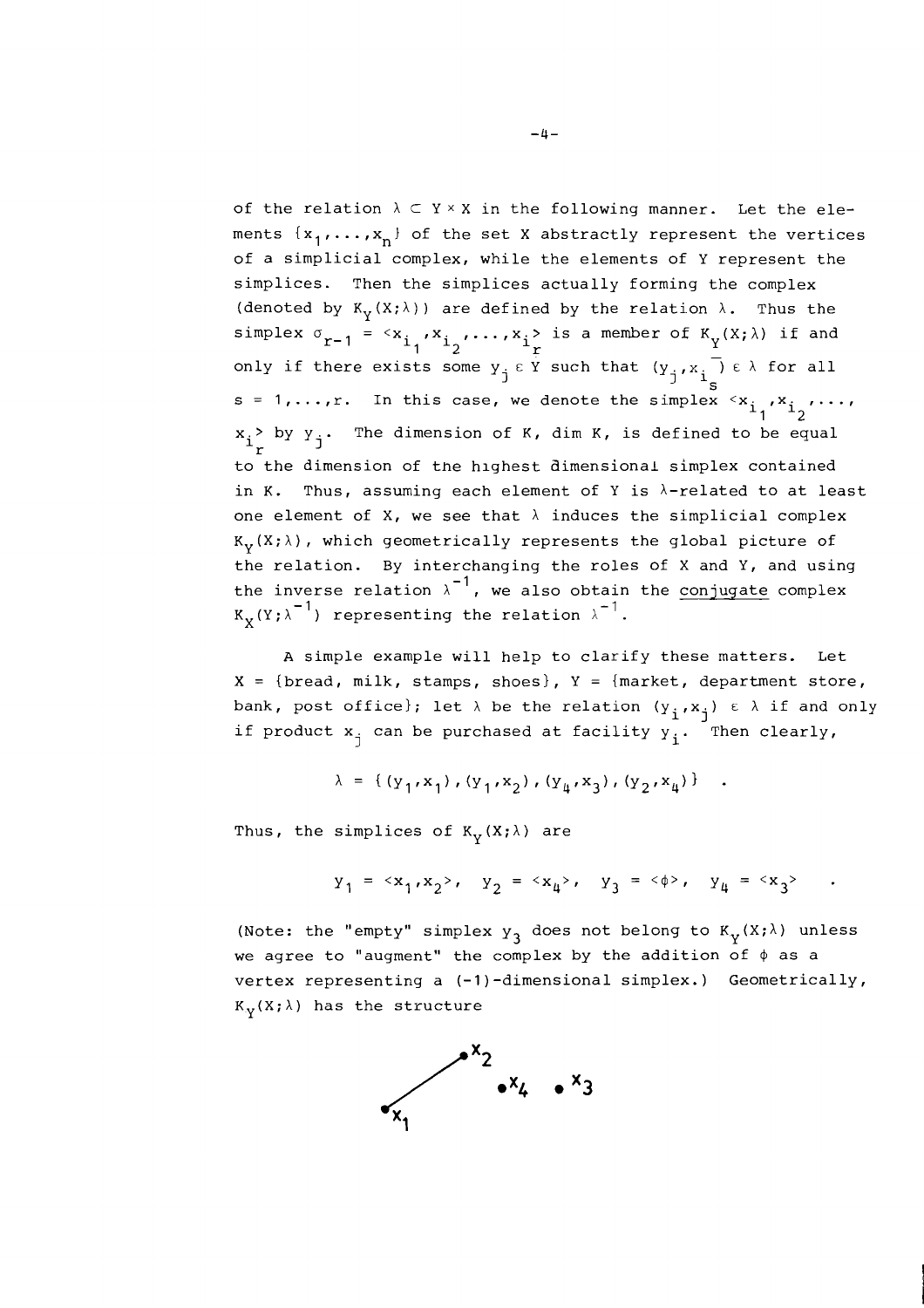showing that  $K_v(X; \lambda)$  is a multiply-connected complex consisting of the 1-simplex  $y_1$ , the two 0-simplices  $y_2$  and  $y_{\mu}$ , and the (-1)simplex  $y_3$ . As is obvious by inspection, this "system" displays a very low level of connectivity, a notion we shall make more precise in a moment.

A compact form with which to represent the relation  $\lambda$  is by its incidence matrix A. Adopting the convention that the **(i,j)**  entry of  $\Lambda$  corresponds to the pair  $(y_i, x_j)$ , we set  $\left\{ \begin{matrix} 1, & \text{if } (y_i, x_j) \in \lambda \end{matrix} \right\}$ 

$$
\lambda_{ij} = \begin{cases} 1, & \text{if } (y_i, x_j) \in \lambda \\ 0, & \text{otherwise} \end{cases}
$$

 $\mathbf{r}$ 

Thus, we represent  $K_v(X; \lambda)$ 

$$
\Lambda = \frac{\lambda \mid \mathbf{X}}{\mathbf{Y} \mid \lambda_{\mathbf{i}\mathbf{j}}}
$$

while the conjugate complex  $K_{\mathbf{Y}}(Y;\lambda^{-1})$  has the representation

$$
\frac{\lambda^{-1} | Y}{X | \lambda_{ij}^{-1}} = \Lambda' \qquad (""" denoting matrix transposition).
$$

**<sup>A</sup>**more complete picture of how K is connected is obtained by a study of the "homological" structure of the complex. Roughly speaking, we analyze how many "holes" K contains and their respective dimensions. To make these geometrical notions precise, we first present some background definitions and concepts, taken from the work in [1]. In what follows, we adopt the standard notation  $\sigma_{p}$  to represent an arbitrary, but fixed, p-dimensional simplex (i.e. a simplex consisting of p+l vertices).

# Chains and Boundaries

We restrict the discussion to the case of a relation  $\lambda$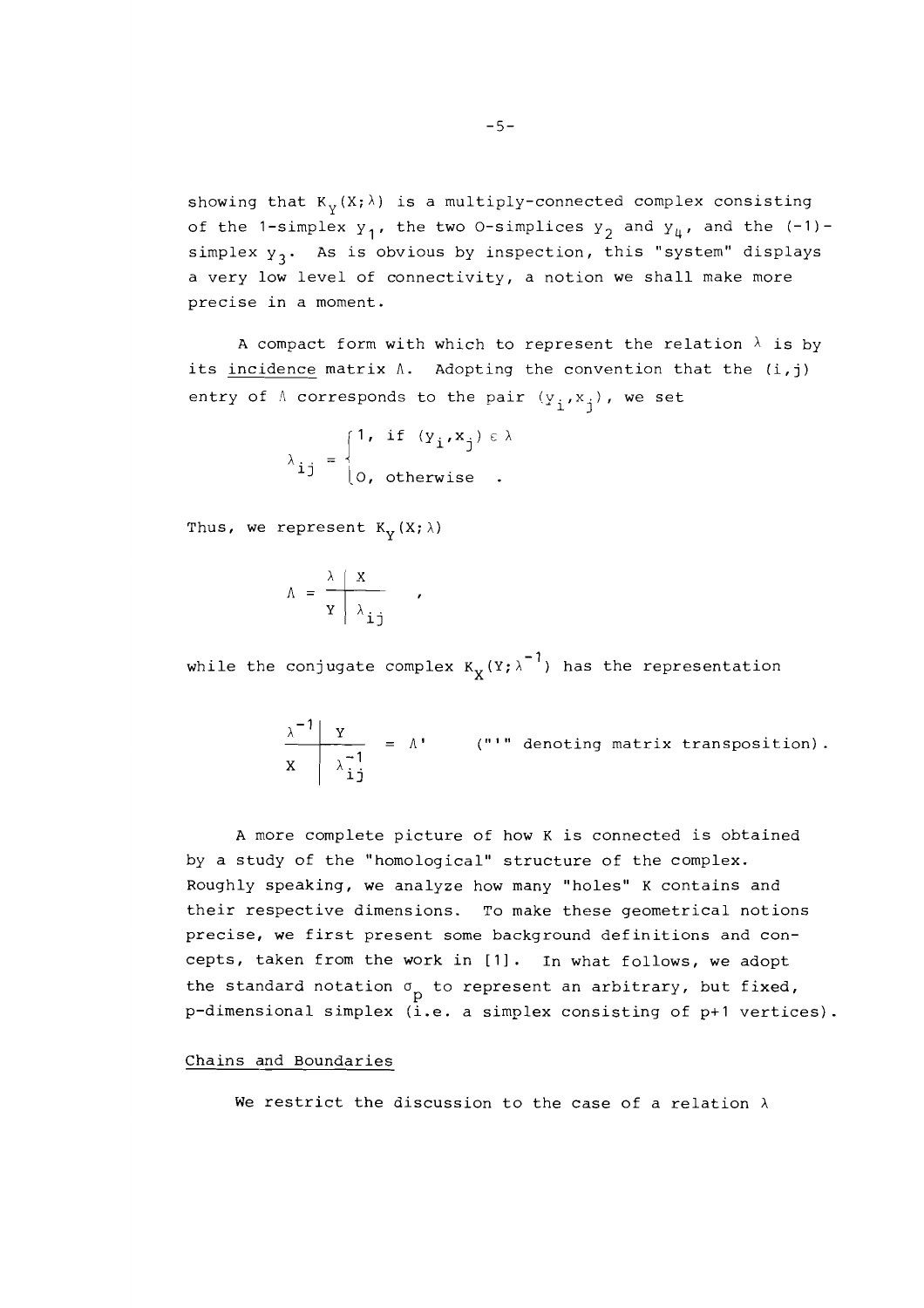between two finite sets X and Y; in particular  $\lambda \subset Y \times X$  and  $\lambda^{-1} \subset X \times Y$ . Either of the two simplicial complexes K<sub>y</sub>(X; $\lambda$ ),  $K_{\mathbf{v}}(Y; \lambda^{-1})$  possesses a finite dimension and a finite number of simplices.

We therefore take the case of such a complex, say  $K_y(X; \lambda)$ , in which dim  $K = n$ ; we assume that we have an orientation on  $K$ , induced by an ordering of the vertex set X, and that this is displayed by labelling the vertices  $x_1, x_2, \ldots, x_k$ , with  $k \geq n+1$ . We select an integer p such that  $0 \le p \le n$  and we label all the simplices of order p as  $\sigma_{\mathbf{p}}^{\mathbf{i}}$ , i = 1,2,..., $h_{\mathbf{p}}$ , where we suppose that there are  $h_p$  p-simplices in K.

We now form the formal linear sum of these p-simplices and call any such combination a p-chain, allowing multiples of any one  $\sigma_p$ . We denote the totality of these p-chains by  $C_p$  and one member of  $C_p$  by  $c_p$ . Thus a typical p-chain

$$
c_p = m_1 \sigma_p^1 + m_2 \sigma_p^2 + \ldots + m_{h_p} \sigma_p^{h_p}
$$

with each  $m_i \varepsilon J$  where J is an arbitrary Abelian group. We can then regard this set  $C_p$  as a group (an additive Abelian group) under the operation  $+$ , by demanding

$$
c_p + c_p' = (m_1 + m_1') \sigma_p^1 + ... + (m_{h_p} + m_{h_p}') \sigma_p^{h_p}
$$

together with the identity (zero)  $0_p$  for which each  $m_i = 0$ . Combining every group  $C_p$ , for  $p = 0,1,...,n$ , we obtain by the direct sum the chain group C., written

$$
c = c_0 \oplus c_1 \oplus \ldots \oplus c_n
$$

Any element in C is of the form

$$
c_{1} = c_{0} + c_{1} + \ldots + c_{n}
$$

With every p-chain  $c_p$  we now associate a certain (p-1)chain, called its boundary, and denoted by  $\partial c_{p}$ . We define  $\partial c_{p}$ pre $\mathtt{e}$ isely in terms of the boundary of a simplex  $\mathfrak{d} \sigma_{\rm p}^{\phantom{\dag}}$ , and if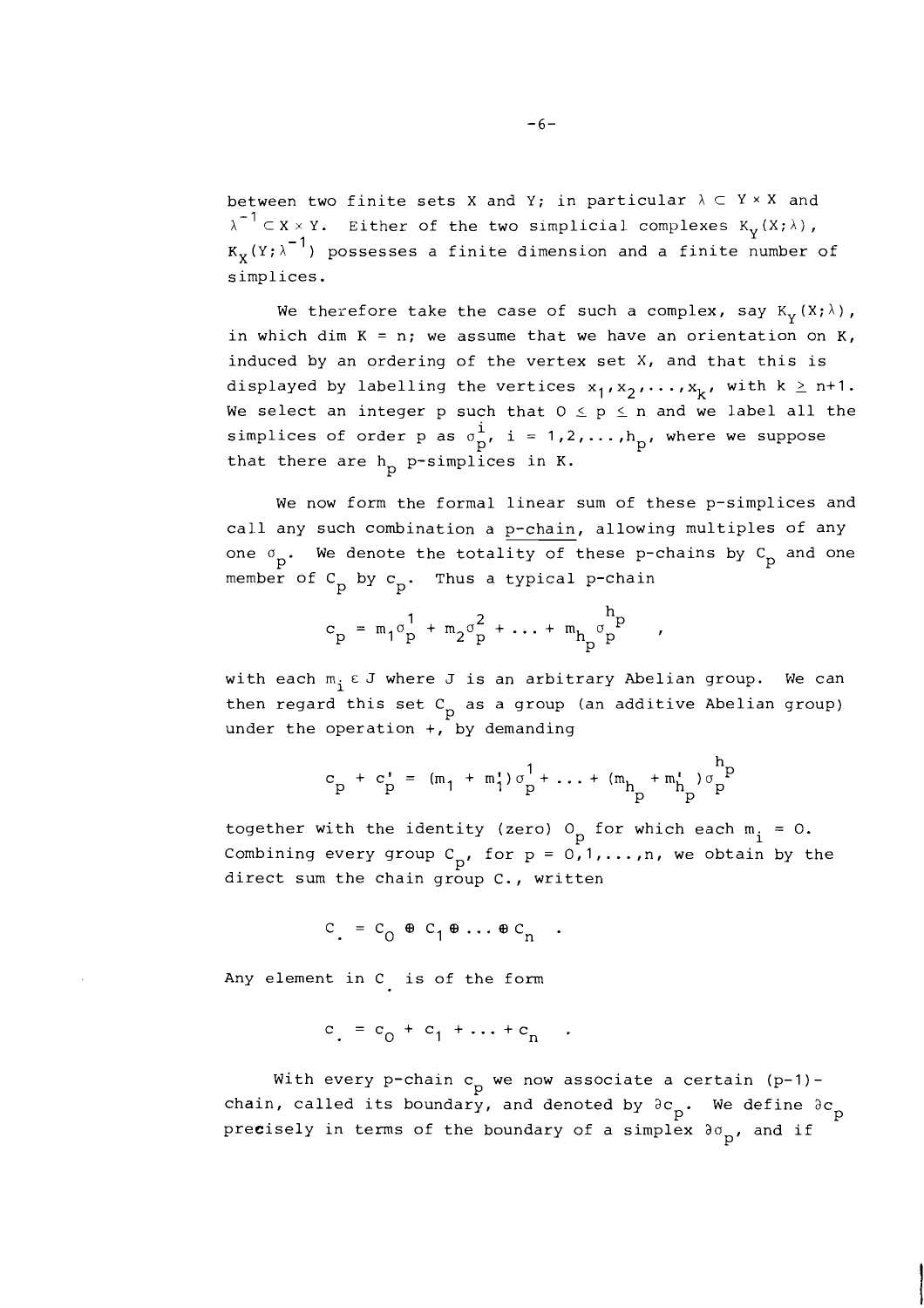$$
c_p = \sum_{i} m_i \sigma_p^i
$$
 we take  

$$
\partial c_p = \sum_{i} m_i \partial \sigma_p^i
$$
.

In other words, we require that a should be a homomorphism from  $C_p$  into  $C_{p-1}$ .

If a typical 
$$
\sigma_p
$$
 is  $\sigma_p = \langle x_1 x_2 \dots x_{p+1} \rangle$  we define  $\partial \sigma_p$  by  

$$
\partial \sigma_p = \partial \langle x_1 x_2 \dots x_{p+1} \rangle = \sum_i (-1)^{i+1} \langle x_1 x_2 \dots \hat{x}_i \dots x_{p+1} \rangle
$$

where  $\hat{x}_i$  means that the vertex  $x_i$  is omitted.

Figure 1 shows a geometric representation of a  $\sigma_2 = \langle x_1 x_2 x_3 \rangle$ together with the orientation, and the induced orientations on the edges. In this case

$$
\partial \sigma_2 = \partial^2 x_1 x_2 x_3
$$
  
=  $(-1)^2 \langle x_2 x_3 \rangle + (-1)^3 \langle x_1 x_3 \rangle + (-1)^4 \langle x_1 x_2 \rangle$ ;

this means that

$$
\partial \sigma_2 = \sigma_1^1 - \sigma_1^2 + \sigma_1^3 ,
$$

which is a 1-chain, a member of  $C_1$ .



Figure 1. **A** 2-simplex with its faces oriented.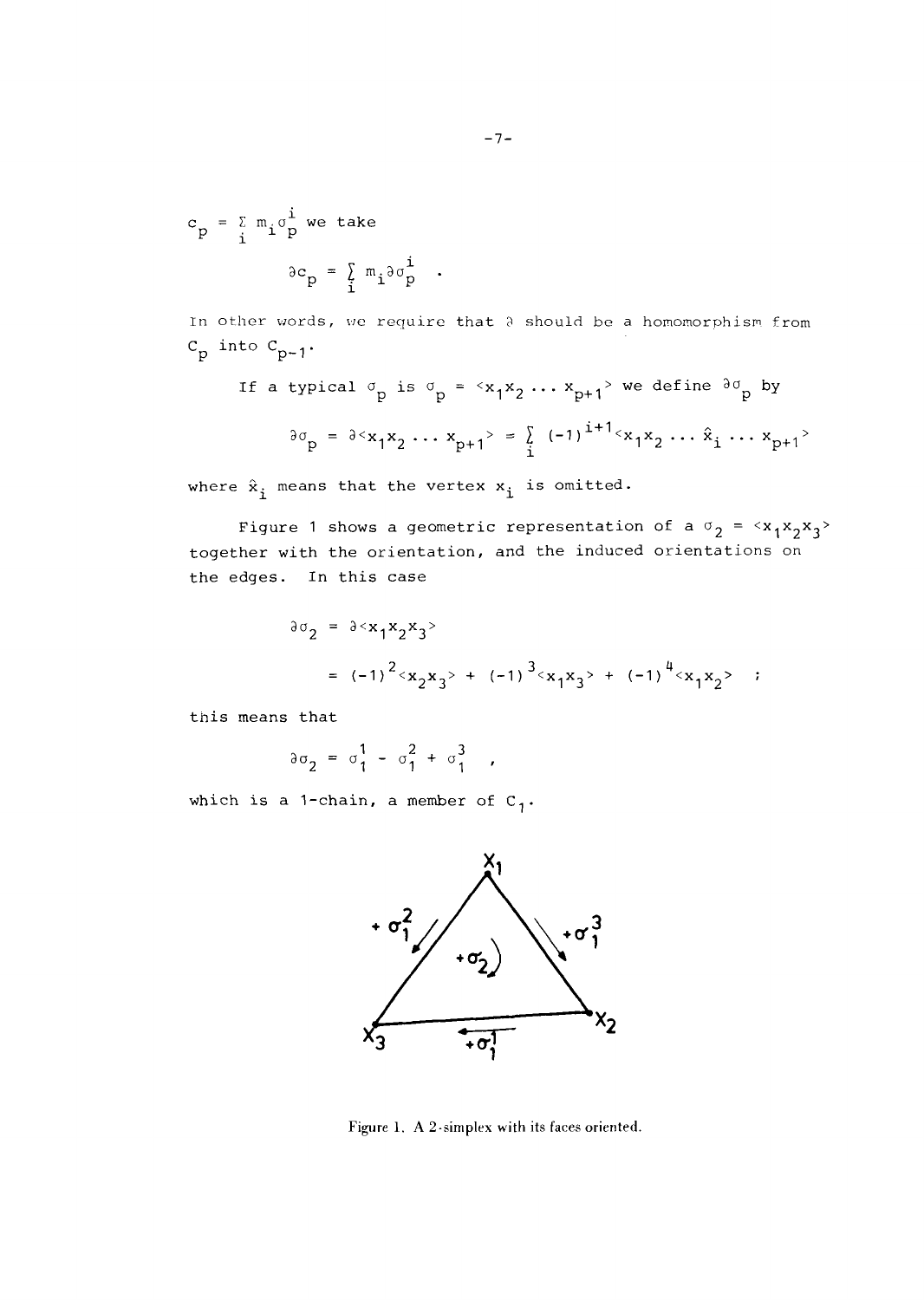$$
\delta: C_p \rightarrow C_{p-1} \text{ for } p = 1,...n .
$$

Not only is  $\partial$  a homomorphism (it preserves the additive structure), but it is easily seen to be nilpotent--that is to say,  $\partial (\partial c_{\bf p}) =$ 0 in  $C_{p-2}$ , or

$$
\delta^2 = 0 \text{ (the zero map)}.
$$

In the case shown in Figure 1, we have

$$
\begin{aligned}\n\partial^2 \sigma_2 &= \partial (\partial \sigma_2) = \partial (\sigma_1^1 - \sigma_1^2 + \sigma_1^3) \\
&= \partial^2 x_2 x_3^2 - \partial^2 x_1 x_3^2 + \partial^2 x_1 x_2^2 \\
&= \langle x_3 \rangle - \langle x_2 \rangle - (\langle x_3 \rangle - \langle x_1 \rangle) + \langle x_2 \rangle - \langle x_1 \rangle \\
&= 0 .\n\end{aligned}
$$

Since  $\partial: C_p \rightarrow C_{p-1}$  is a homomorphism, the image of  $C_p$  under  $\partial$ must be a subgroup of  $C_{p-1}$ ; we denote this image  $\partial C_p$  variously by im  $\partial$  or by  $B_{p-1}$  and, because  $\partial$  is nilpotent, we see that

$$
\partial B_{p-1} = 0 \text{ in } C_{p-2} \text{ or } \partial(\text{im } \partial) = 0 .
$$

Those p-chains  $c_p \varepsilon c_p$  which are such that their boundaries vanish, that is  ${}^3c_p = 0$ , are called p-cycles. They form a subgroup of  $C_{p}$ , being the kernel of the homomorphism  $\partial$ , and are usually denoted by the symbols  $z_{p}$ , the whole subgroup being  $z_{p}$ . The members of B<sub>p</sub> (which is  ${}^3C_{p+1}$ ) are clearly cycles too, by<br>the above, and so B<sub>p</sub> $\subset Z_p$ . In fact B<sub>p</sub> is a subgroup of Z<sub>p</sub>. the above, and so  $B_p \subset Z_p$ . In fact  $B_p$  is a subgroup of  $Z_p$ .

The members of  $B_p$  are called bounding cycles (they are cycles in an identical or trivial sense), and those members of  $Z_{\text{p}}$  which are not members of B<sub>p</sub> can be identified as representatives of the elements of the factor group (or quotient group)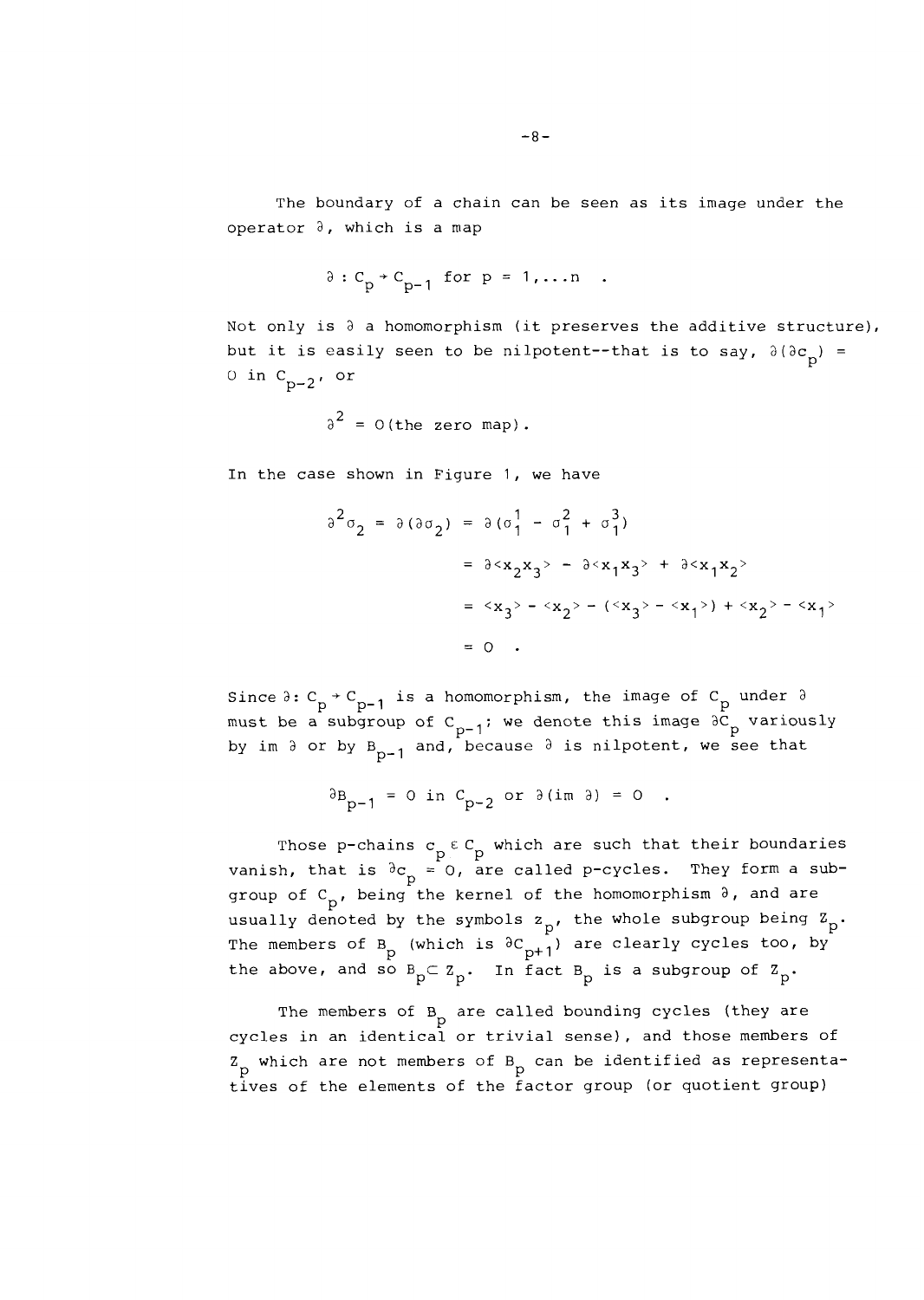$\rm Z_p/B_p$ . The members of this factor group are of the form

$$
z_{p} + B_{p}
$$

and, if we select one member, say  $z_p$ , out of this equivalence class, we can also denote it by  $\begin{bmatrix} 1 & p \\ p \end{bmatrix}$ . When two p-cycles  $z_p^1$  and  $z_p^2$  differ by a p-boundary, then  $z_p^1 - z_p^2 \varepsilon B_p$  and we say that  $z_p^1$ <br>and  $z_p^2$  are homologous (often written as  $z_p^1 \sim z_p^2$ ). This is a relation on the set of cycles and it is easy to see that it is an equivalence relation. The quotient set  $Z_{p}/\sim$ , under the relation of 'being homologous to', is the quotient group  $\rm{Z}_p/\rm{B}_p$ , the group structure being determined by the operation + on the members  $z_p + B_p$ . In this group structure, the set  $B_p$  acts as the additive identity (the 'zero'), since

$$
(z_p + B_p) + B_p = z_p + B_p
$$

for all  $z_p$ .

This pth factor group  $Z_p/B_p$  is what is called the pth homology group and denoted by  $H_p$ :

$$
H_p = Z_p / B_p
$$
,  $p = 0, 1, ..., n$ 

The group of cycles  $Z_{\text{p}}$  being mapped to zero by the homomorphism  $\partial$  is what is known as the kernel of  $\partial$  (written ker  $\partial$ ) and so we find the alternative form

$$
H_D = ker \partial / im \partial
$$

The operation of  $\partial$  on the graded group  $C$  can be indicated by the sequence:

$$
C = C_0 \oplus C_1 \oplus C_2 \oplus \ldots \oplus C_p \stackrel{\frac{\partial}{\partial}}{\oplus} C_{p+1} \ldots \oplus C_n ,
$$

together with the symbolic diagram of Figure 2 below.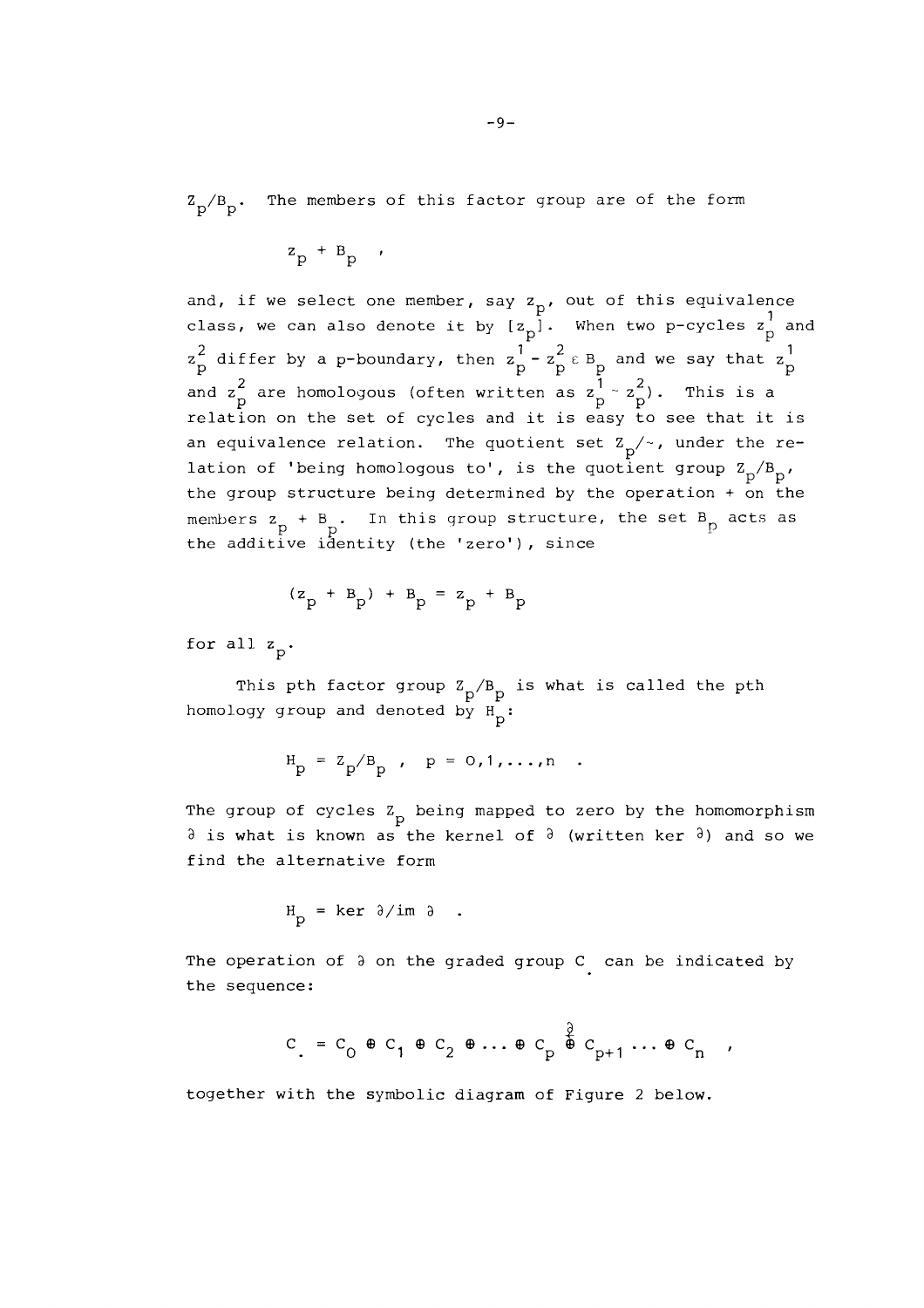

Figure 2. A nilpotent  $\partial$  operating on a graded group C.

In this diagram  $B_p$  is represented by the shaded bull's-eye in  $C_p$ ;  $Z_{\text{p}}$  is the inner ring surrounding this shaded portion.

When  $H_p = 0$  there is only one equivalence class in the factor group and this is  $B_p$ ; every  $z_p \in B_p$ ; every cycle is a bounding cycle. When  $H_p \neq 0$  there is more than one element in the factor group and so there must be at least one cycle which is not a bounding cycle at this level. In Figure 1 we have  $H_1$  = 0 because the only 1-cycle is the combination  $\sigma_1^1$  -  $\sigma_1^2$  +  $\sigma_1^3$  (and multiples thereof) and this is  $\partial\sigma_2$ . Because there is no C<sub>3</sub> there cannot be a  $B_2$  (the  $\sigma_2$  is not the boundary of anything) and since  $a_2 \neq 0$ ,  $z_2$  is also empty. Under these conditions we also write  $H_2 = 0$ . When  $H_p = 0$  we speak of the homology being trivial at the p-level; when we say that 'the homology is trivial', without specifying the values of  $p$ , we mean that  $H_p = 0$  for all values of p other than  $p = 0$ . This latter group  $H_0$  is never zero, except possibly when the complex K is augmented by inclusion of the simplex whose vertex set is empty.

We can see in Figure 1 that the homology is trivial, and also that  $H_0 \neq 0$ . For any  $c_0$  is of the form

$$
c_0 = m_1 < x_1 > + m_2 < x_2 > + m_3 < x_3 > + m_3 < x_3 > + m_3 < x_3 > + m_3 < x_3 > + m_3 < x_3 > + m_3 < x_3 > + m_3 < x_3 > + m_3 < x_3 > + m_3 < x_3 > + m_3 < x_3 > + m_3 < x_3 > + m_3 < x_3 > + m_3 < x_3 > + m_3 < x_3 > + m_3 < x_3 > + m_3 < x_3 > + m_3 < x_3 > + m_3 < x_3 > + m_3 < x_3 > + m_3 < x_3 > + m_3 < x_3 > + m_3 < x_3 > + m_3 < x_3 > + m_3 < x_3 > + m_3 < x_3 > + m_3 < x_3 > + m_3 < x_3 > + m_3 < x_3 > + m_3 < x_3 > + m_3 < x_3 > + m_3 < x_3 > + m_3 < x_3 > + m_3 < x_3 > + m_3 < x_3 > + m_3 < x_3 > + m_3 < x_3 > + m_3 < x_3 > + m_3 < x_3 > + m_3 < x_3 > + m_3 < x_3 > + m_3 < x_3 > + m_3 < x_3 > + m_3 < x_3 > + m_3 < x_3 > + m_3 < x_3 > + m_3 < x_3 > + m_3 < x_3 > + m_3 < x_3 > + m_3 < x_3 > + m_3 < x_3 > + m_3 > + m_3 > + m_3 > + m_3 > + m_3 > + m_3 > + m_3 > + m_3 > + m_3 > + m_3 > + m_3 > + m_
$$

and taking the boundary of a point to be zero, it follows that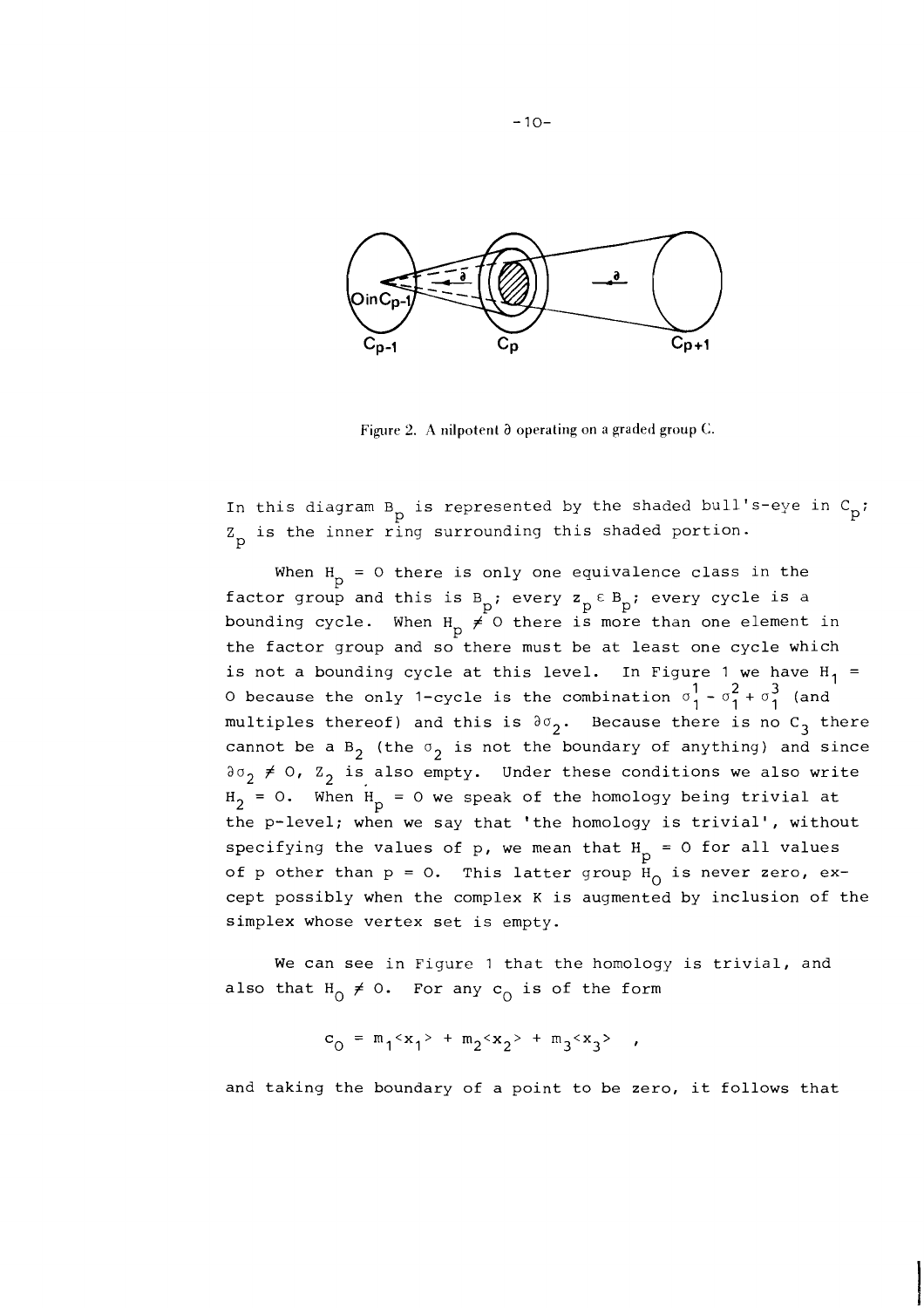$c_0$  must be a 0-cycle,  $c_0 \in z_0$ . But the vertices  $x_1$ ,  $x_2$ ,  $x_3$  form part of an arc-wise connected structure in the sense that 1 chains  $c_1$ ,  $c_1$  exist such that

$$
\langle x_2 \rangle = \langle x_1 \rangle + \partial c_1
$$
  

$$
\langle x_3 \rangle = \langle x_1 \rangle + \partial c_1
$$

(in fact we need only take  $c_1 = \sigma_1^3$  and  $c_1 = \sigma_1^2$ ). Hence we have

$$
c_0 = z_0 = (m_1 + m_2 + m_3) \langle x_1 \rangle + \partial (\text{some 1-chain})
$$
.

Hence the vertex  $x_1$  acts like a special chosen 0-cycle  $\hat{z}_{0}$ , all the possible 0-cycles in the structure can be generated by writing

$$
z_0 = m\hat{z}_0 + \partial(\text{some 1-chain})
$$

and  $\ell_{\alpha}$ , consisting of a single point, cannot be the boundary of any 1-chain. Hence  $\hat{z}_0 \notin B_0$  and so  $H_0 \neq 0$ ; in fact  $H_0$  contains a single generator and, being an additive group, it is isomorphic therefore to the additive group  $J$  (which is generated by a single symbol, viz., 1). Thus we see that for the complex represented in Figure 1,

$$
H_{\Omega} = J \quad ,
$$

or, preferably, we should use the symbol for isomorphism and write  $H_0 \cong J$ .

The above argument shows that this structure is characteristic of the complex being arc-wise connected and we can therefore generalize it to give the result:

if K possesses k connected components then

$$
H_{O}(K) = J \oplus J \oplus \ldots \oplus J
$$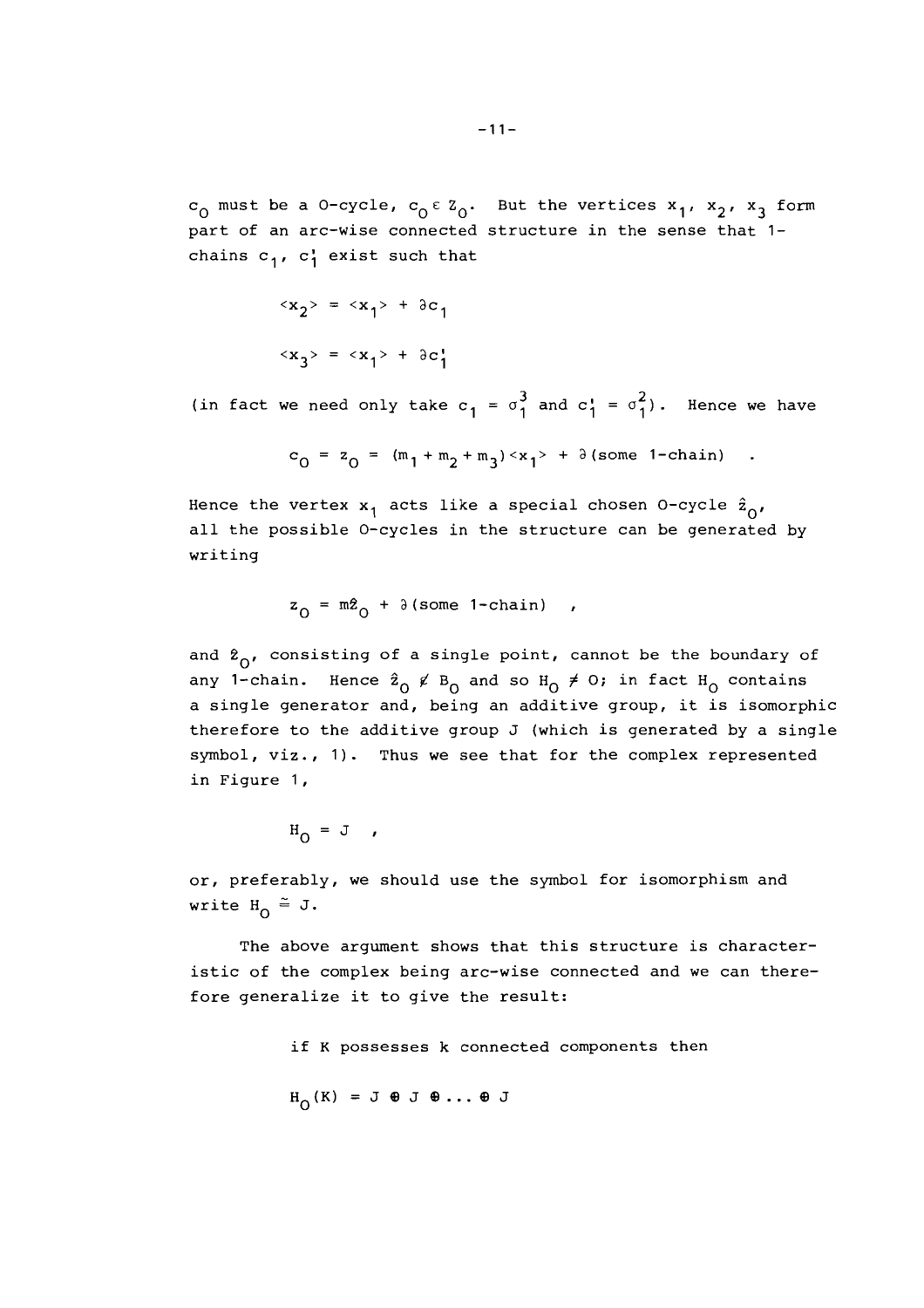with k summands. This number k is also known as the zero-order Betti number of K and then it is written as  $\beta_0$ .

## Betti Numbers and Torsion

The groups  $C_p$ ,  $Z_p$ ,  $B_p$  already discussed are examples of finitely generated free groups, there being no linear dependencies between the generators of any of them. But this property of being 'free' is not necessarily true of the factor group  $H_p$ . Indeed, in general, we find that  $H_p$  can be written as the direct sum of two parts, of which one is a free group and the other is not. To explain this idea, and to illustrate it by a practical example, we write our general  $_{\rm p}$  in the form

$$
H_p = G_p^0 \oplus \text{Tor } H_p
$$

where  $G_p^O$  is to be a free group and Tor  $H_p$  is to be called the torsion subgroup of  $H_p$ . Any element of Tor  $H_p$ , say h, is such that nh = 0 for some finite integer n (with  $0$  being the additive identity of the group  $H_p$ ). In the context of boundaries and cycles this means that h can be written in the form  $h = z_p + B_p'$ , because  $h \in H_p$ , and that there is an n such that

$$
nh = nz_p + nB_p ;
$$

this element must be in  $B_{p}$  (the zero of the factor group). But this means that, although  $z_p \notin B_p$ , it must be that  $nz_p \in B_p$  for this particular value of n. This rather strange behavior of certain torsion cycles is the property which the subgroup Tor  $H_{p}$ characterizes.

Members of the free group  $G_p^O$  cannot behave in this way; if  $z_p \in G_p^O$  and  $z_p \notin B_p$  then  $nz_p \notin B_p$  for any non-zero value of n. For this reason a free group is often called an infinite cyclic group, in contrast to the finite cyclic groups which go to make up Tor  $H_p$ . Thus G<sub>p</sub> will consist of summands of type J (the number of summands will equal the number of distinct generators of  $G_p^O$ ) while Tor  $H_p^O$  will consist of summands of type  $J_m^O$  (the additive integers modulo m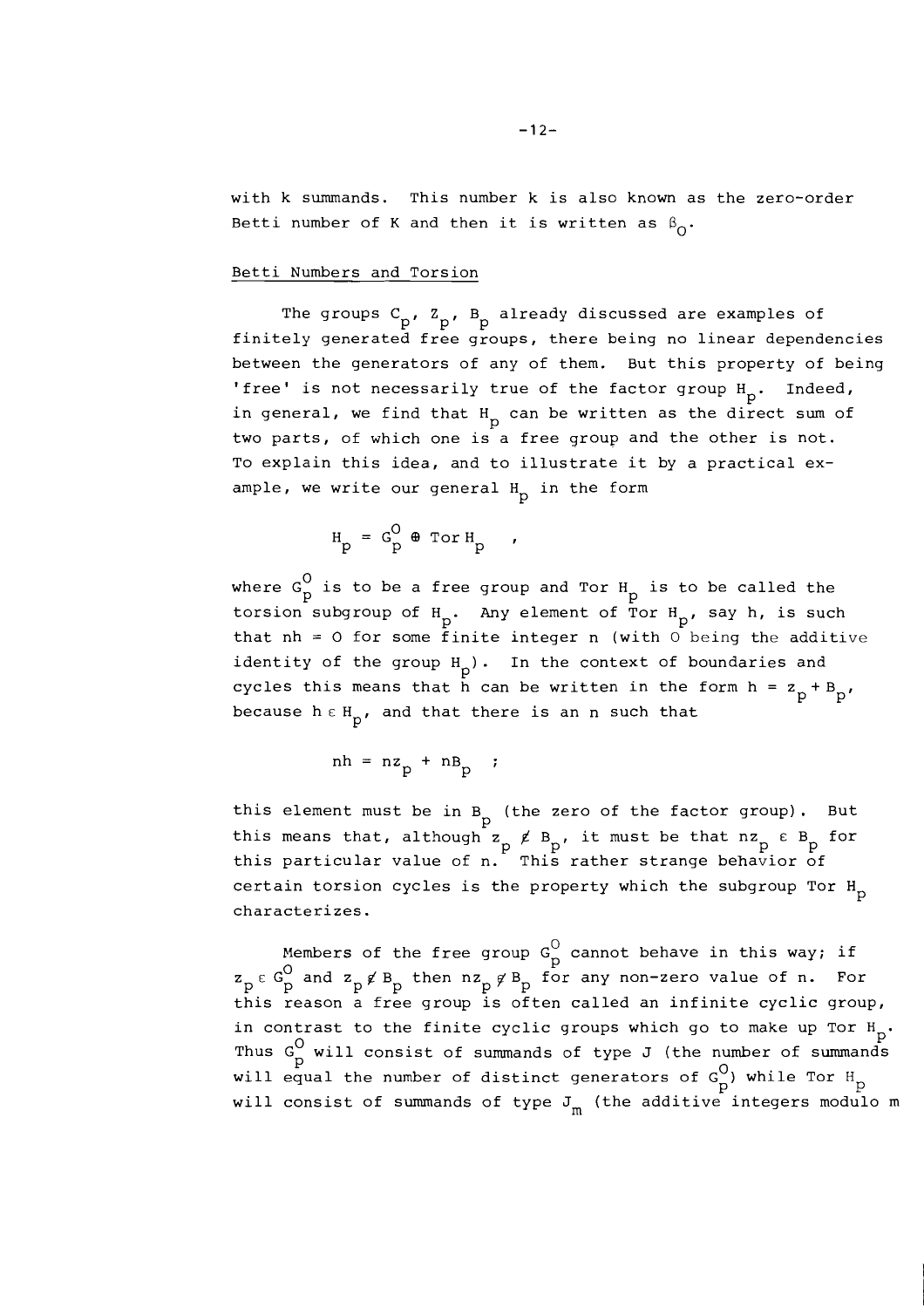if J = integers) for some choices of m. This must be so because a group like  $J_m$  is an additive Abelian group with the property that if  $h \in J_m$  then  $mh = 0$ . If Tor  $H_p$  contains a number of subgroups then each one will be isomorphic to some  $J_m$ , for a suitable m.

The number of generators of  $G_p^O$  (the number of free generators of  $H_n$ ) is called the pth Betti number of the complex K, sometimes written as  $\upbeta$ <sub>p</sub>.

## p-Holes

We have seen (cf. Figure 1) the case of a complex K possessing a trivial homological structure; in that example  $H_1 = 0$  because the triangle  $\sigma_2$  is filled in. If we cut out the inside of this  $\sigma_2$ , leaving only the edges, then we find that  $H_1 = J$ , because there is now a single generator in the shape of

 $\sigma_1^1 - \sigma_1^2 + \sigma_1^3$ 

which is not the boundary of a  $\sigma_2$ , the  $\sigma_2$  having been removed. Thus the single generator of  $H_1$  represents the presence in K of a hole, bounded by 1-simplices (edges), what we shall call a 1-dimensional hole. If the complex K contained two hollowedout triangles then  $H_1$  would be isomorphic to the direct sum of J and J, written  $H_1 = J \oplus J$ . In a similar vein, if a geometrical representation of the complex K possessed a spherical hole (bounded by the surface of a sphere) we would find that  $H_2$  would contain a single generator  $\hat{z}_2 \in B_2$ ; and if we found that  $H_2$  = J  $\theta$  J we could interpret it as meaning that K possessed two 2dimensional holes.

In general then we wish to stress the interpretation of the free group G<sub>O</sub> as an algebraic representation of the occurrence of p-dimensional holes in the complex K; the precise number of these holes is given by the pth Betti number  $\beta_p$ . A geometrical representation of the complex - as far as  $G_p^O$  is concerned therefore looks like a sort of multi-dimensional Swiss cheese.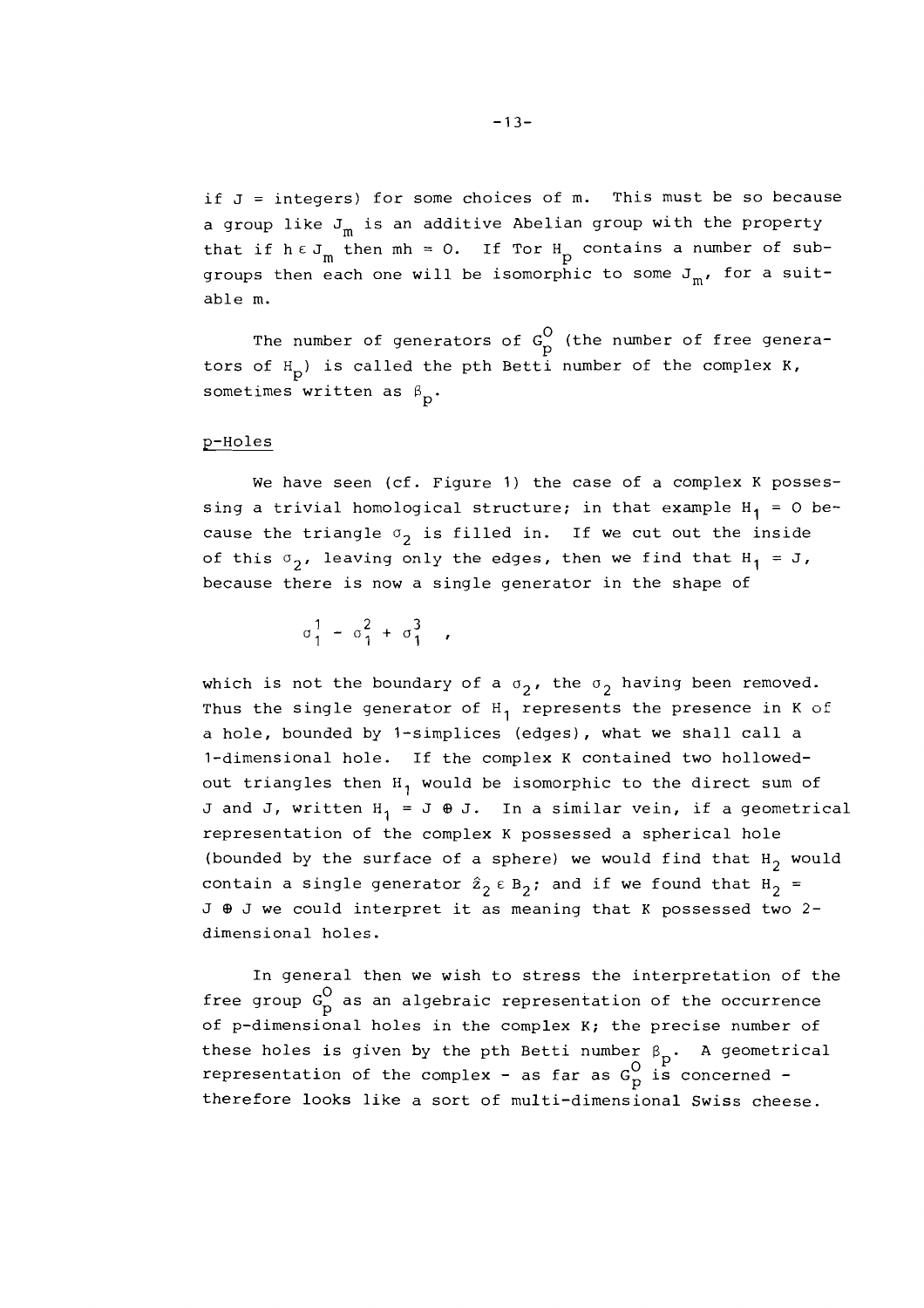The q-connectivity analysis discussed in the next section is dedicated to showing us the structure of the "cheese" in between the holes. The possible interpretation of the torsion subgroup Tor  $H_n$  is more elusive in this cheese-like context, but the following example [I] shows that it can have a very practical significance in another.

# Example

Denote the faces of a gambler's die by the symbols  $v^1$ ,  $v^2$ ,  $v^3$ ,  $v^4$ ,  $v^5$ ,  $v^6$ . Let these be the vertices of a 5-simplex and let K be this simplex together with all its faces; for example, a typical 1-simplex is the pair  $\langle v^{\dot{1}} v^{\dot{1}} \rangle$  with  $i \neq j$ . Impose the induced orientation on **K,** induced by the natural ordering of the vertices. Now conduct a series of experiments in which the die is successively thrown until there is a repetition of a die-face; in this, interpret the sequence  ${v^i, v^j}$  as the negative of the sequence  $\{v^{\hat{j}}, v^{\hat{i}}\}$ . The result of a series of successive throws is to observe an element in the graded chain group

 $C_1 = C_0 \oplus C_1 \oplus C_2 \oplus C_3 \oplus C_4 \oplus C_5$ .

Notice that the boundary of the run <123> is the 1-chain <12>,  $\langle 23 \rangle$ ,  $\langle 31 \rangle$ .

In the first place we expect the experimenter to be able to observe every possible distinct run and series of runs. It would then follow that in the graded chain group every cycle is a boundary and so

$$
H_p = 0
$$
 for  $p = 1, 2, 3, 4$  ;

thus the homology is trivial.

But now let us alter the arrangement so that the experimenter suffers the handicap of working with a laboratory assistant who sees to it (by doctoring the records) that, let us say, the run <123> never occurs - either by itself or as a face of any other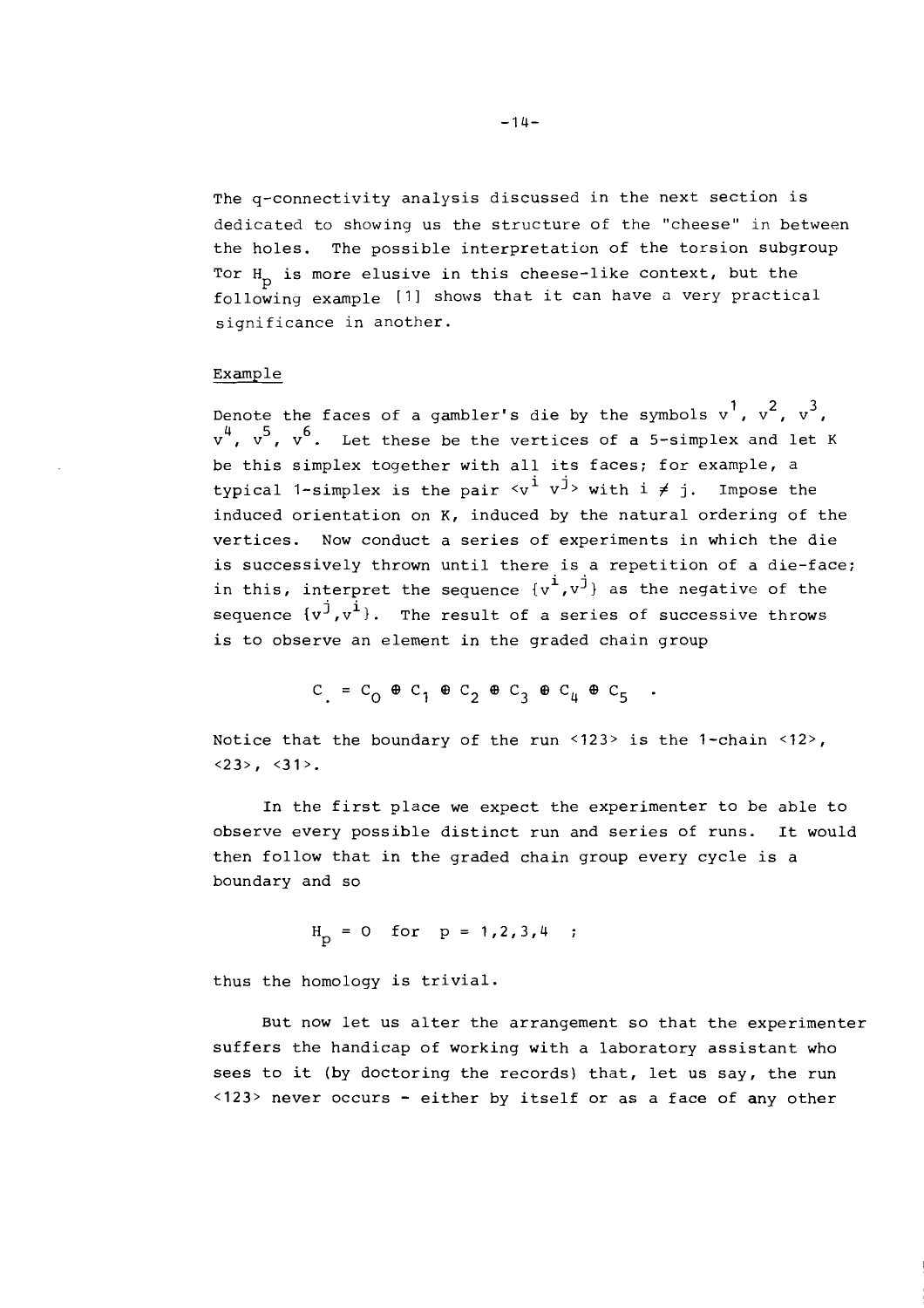run. This results in a drastic alteration of the complex K and its associated chain group. For example, the sequence  $\langle 123456 \rangle$ never occurs, since it contains <123>. Furthermore, in the new complex K', there exists a cycle

 $z_1$  =  $\leq 12$  > +  $\leq 23$  > +  $\leq 31$  >

which is not a boundary. Hence the intervention of the assistant is reflected in an increase in the 1st Betti number  $\beta_1$  from the value 0 to the value 1. The assistant is responsible for punching a hole in the complex; the homology group  $H_1$  is now isomorphic to J.

Let us go further and alter the arrangements yet again. Suppose that the experiment is conducted by two fair-minded gamblers. They begin by noticing that the probabilities of distinct runs corresponding to typical simplices  $\sigma_1$ ,  $\sigma_2$ ,  $\sigma_3$ ,  $\sigma_{\mu}$ ,  $\sigma_5$ are  $5/6$ ,  $5/9$ ,  $5/18$ ,  $5/54$  and  $5/324$ . Since they intend to bet on the experiment, our two gamblers agree to weight the simplices so as to even up the chances. They do this by introducing new (weighted) simplices as generators for the new chain group C'. These generators  $\sigma_i^*$  are related to the old generators  $\sigma_i^*$  by the formulae

$$
\sigma_1^* = 54\sigma_1; \sigma_2^* = 36\sigma_2; \sigma_3^* = 18\sigma_3; \sigma_4^* = 6\sigma_4; \sigma_5^* = \sigma_5
$$
.

Now the homology has been altered yet again; for example,

$$
54 \{ < 12 > + < 23 > + < 31 > \}
$$

is in  $Z_1'$  but not in  $B_1'$ , because the latter consists of multiples of 108  $\overline{c}$  o<sup>1</sup>, 108 being the lowest common multiple of 36 and 54. i Hence there exists a cycle  $z_1$  such that  $2z_1 \in B_1'$ . This makes a contribution to H<sub>1</sub> of the summand  $J_2$ ; H<sub>1</sub> now contains a torsion subgroup Tor  $H_1$ . In fact

$$
H_1 = J_2 \oplus J_2 \oplus \ldots \oplus J_2 ,
$$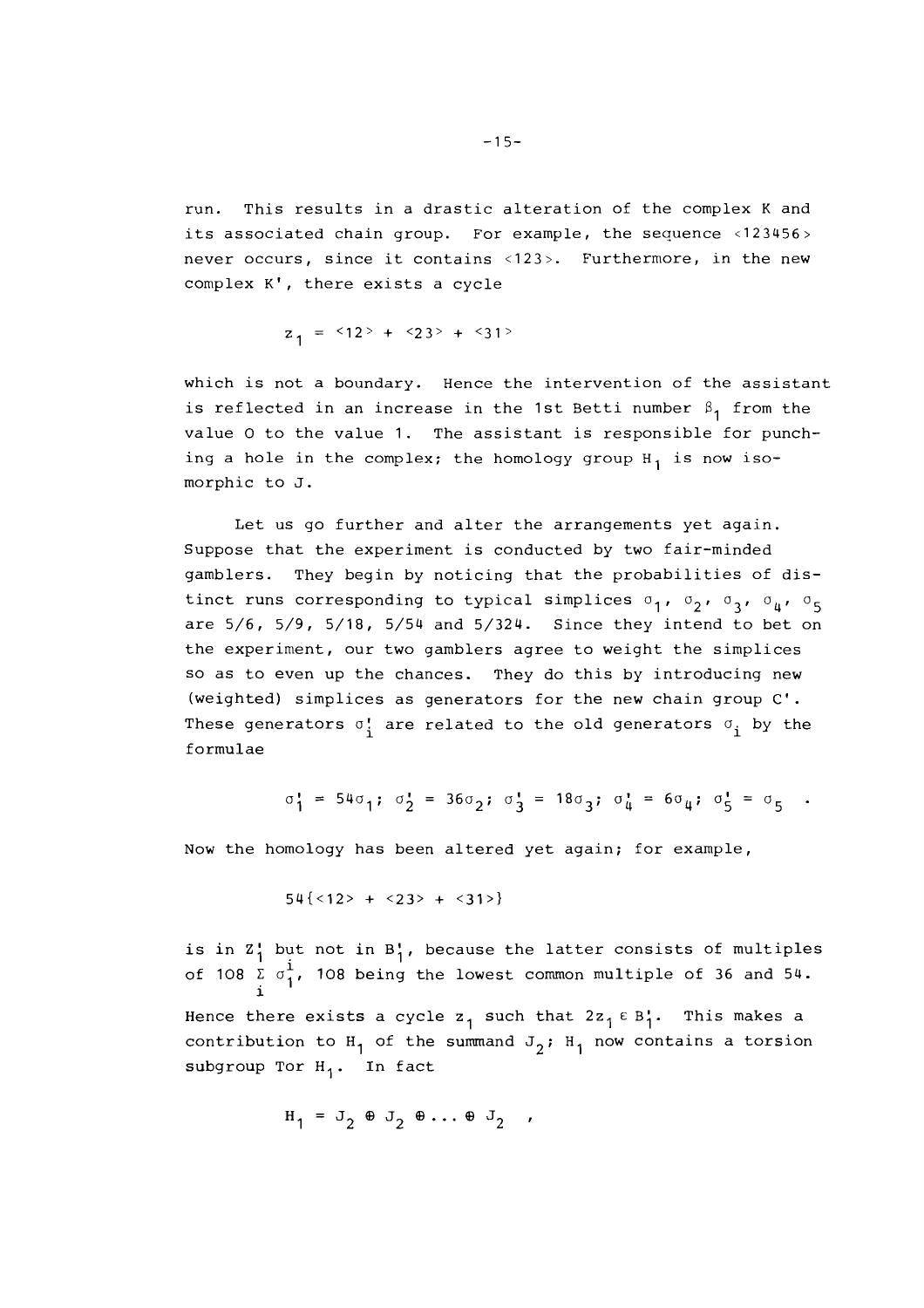there being 10 summands in all. The other  $H_p$  are not affected and  $H_p = 0$  for  $p = 2, 3, 4$ .

The gamblers' complex therefore possesses torsion which is expressed in  $H_1$ . It is thereby clear that the torsion can be introduced into H (K) in different ways, which give different summands  $J_m$ , by altering the odds on the outcome of the experiments. Thus  $\sigma_1^* = 48\sigma_1$  leads to 10 summands  $J_3$ , with

$$
H_1 = J_3 \oplus J_3 \oplus \ldots \oplus J_3
$$

Cochains and Coboundaries

We can associate with a chain group C (with coefficients in J) a dual concept, namely that of mappings from C into J. In doing this we introduce the concept of a cochain, dual to that of a chain; every such cochain is a mapping from C into J:

$$
c^p : c_p \rightarrow J .
$$

Precisely, we denote a p-cochain by  $c^p$ , and we also demand additivity

$$
c^{P}(c_{p} + c_{p}^{*}) = c^{P}(c_{p}) + c^{P}(c_{p}^{*})
$$

We can build up any particular p-cochain  $c^P$  in terms of a set of mappings from the p-simplices  $\sigma_p$  into J. Hence, prior to the notion of a cochain we can have the notion of a cosimplex  $\sigma^P$ which is simply a mapping /

$$
\sigma^p : \{\sigma^i_p\} \to J
$$

without any additive structure assumed. If there are  $h_p$  psimplices in K we can define a basis for the cosimplices as the set of  $h_p$  mappings  $\{\sigma_i^p, i = 1, 2, ..., h_p\}$  where

$$
\sigma_1^p(\sigma_p^j) = 0 \quad \text{if} \quad i \neq j
$$

$$
= 1 \quad \text{if} \quad i = j.
$$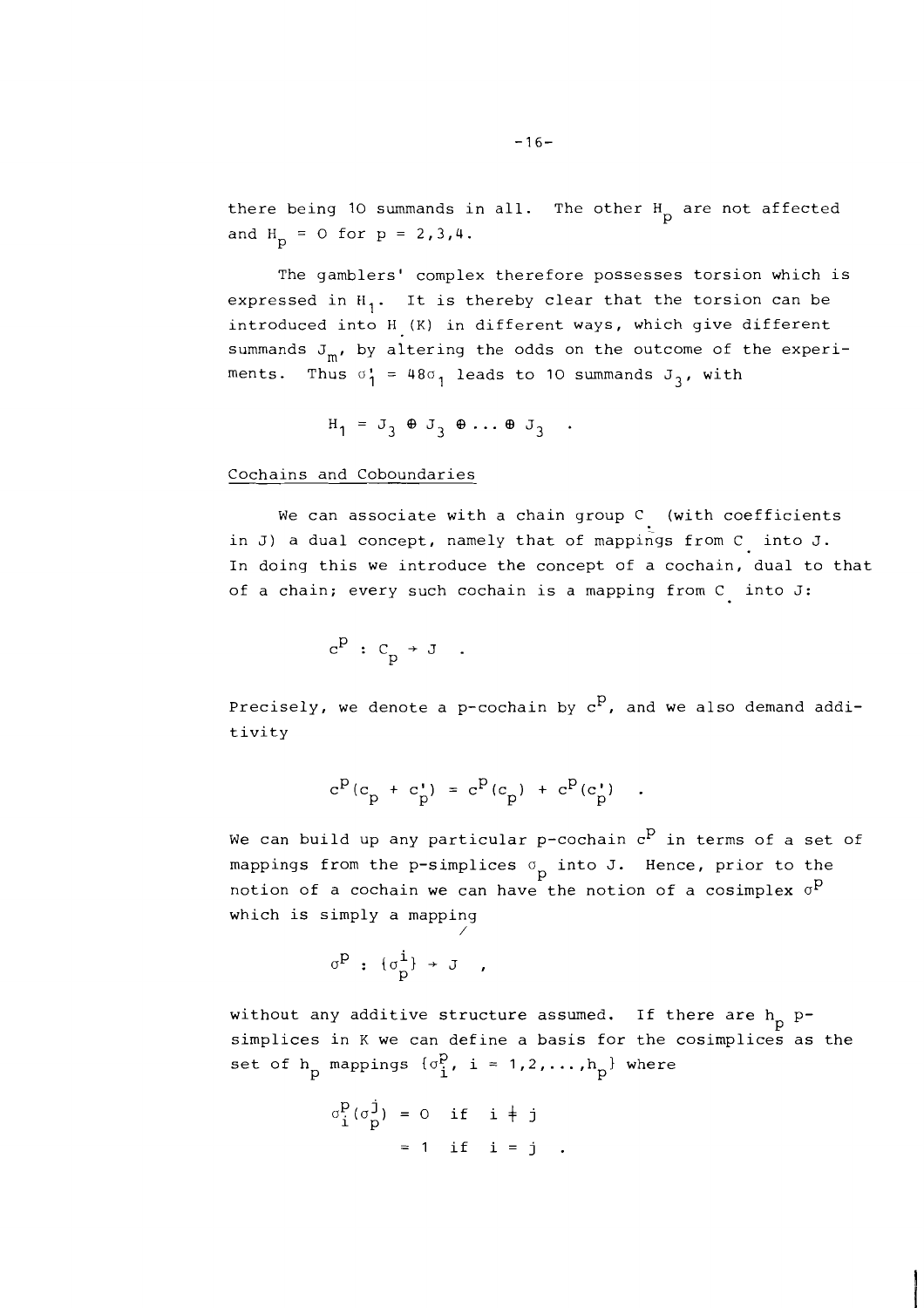Then every cosimplex  $\sigma^P$  is the sum of the  $\sigma_i^P$ , that is

$$
\sigma^{\mathbf{p}} = \begin{bmatrix} \sigma^{\mathbf{p}}_{\mathbf{i}} & \cdots & \sigma^{\mathbf{p}}_{\mathbf{i}} \end{bmatrix}
$$

and every p-cochain is a linear combination

$$
c^P = \sum_i m_i \sigma_i^P
$$

together with the linearity condition. The zero cochain map (for any p) is the one defined by  $m_i = 0$ , for all values of i, and the whole set of p-cochains form an additive group  $C^P$ . Hence the graded cochain group is the direct sum

$$
C^{\dagger} = C^{\circ} \oplus C^{\dagger} \oplus \ldots \oplus C^{\circ} ,
$$

where  $n = \dim K$ . To complete the duality, we can define a coboundary operator  $\delta$  which is the adjoint of  $\delta$ . Adopting the inner product notation  $(c_p, c^p)$  for the value (in J) of  $c^P(c_p)$ , we define  $\delta$  by

$$
(\partial c_{p+1}, c^p) = (c_{p+1}, \delta c^p) ,
$$

which shows that  $\delta: C^p \rightarrow C^{p+1}$ . It is also clear that  $\delta$  is nilpotent,  $\delta^2 = 0$ , since

$$
0 = (0, cP) = (\partial2cp+2, cP)
$$
  
= (\partial c<sub>p+2</sub>, \delta c<sup>P</sup>)  
= (c<sub>p+2</sub>, \delta<sup>2</sup>c<sup>P</sup>) for all choices of c<sub>p+2</sub>,

and so  $\delta^2 c^p$  must be the zero map. We now have the dual cohomology groups,  $H^P(K;J)$  defined by

$$
H^{P} = Z^{P}/B^{P} = ker \delta/im \delta .
$$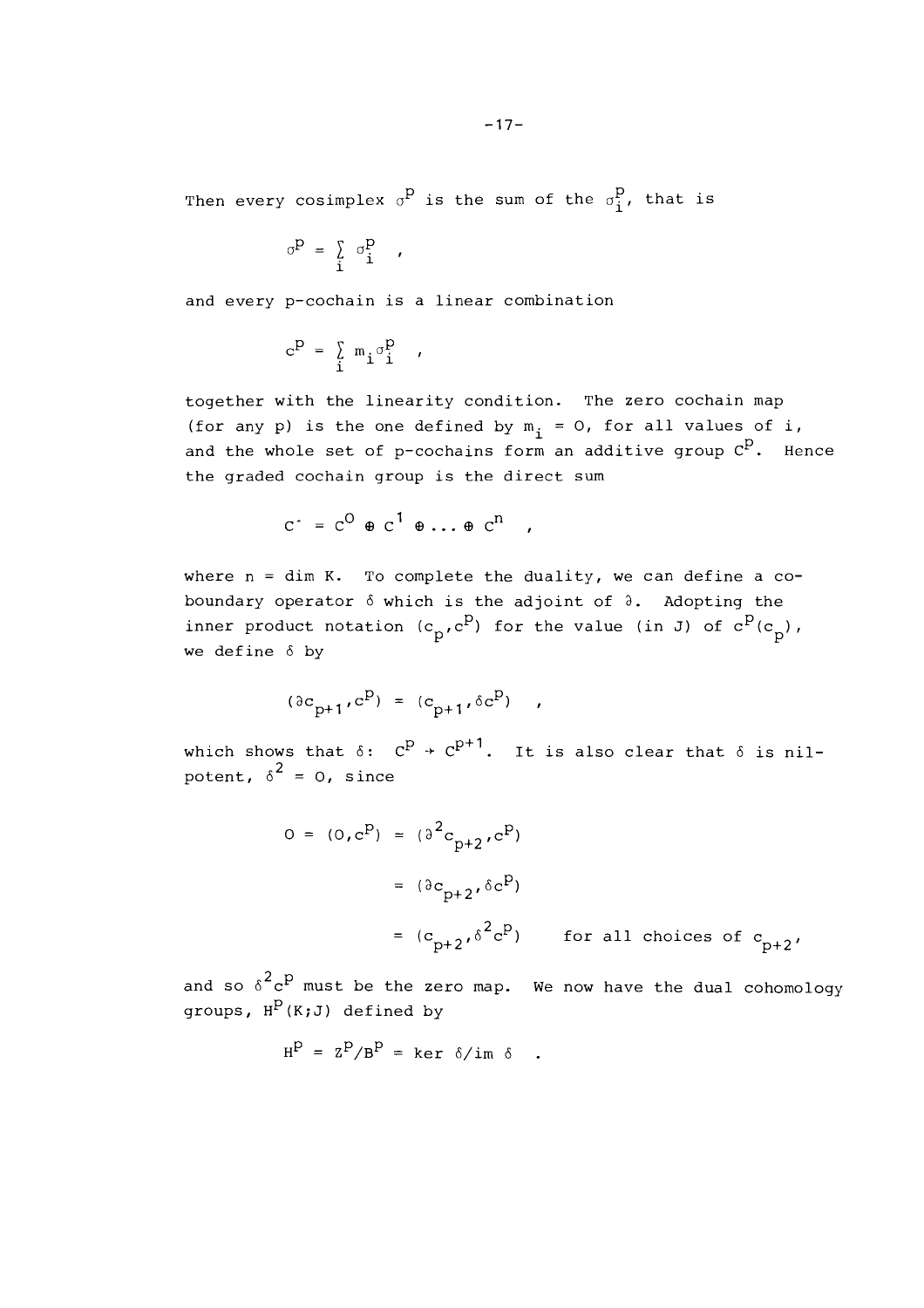## POLYHEDRAL DYNAMICS

The previous section briefly reviewed a number of classical concepts from algebraic topology and their use in analyzing some features of the global connectivity of a simplicia1 complex K. In particular, we saw that knowledge of the homology groups enables us to determine the multidimensional holes of K. In addition, the torsion subgroups give information concerning the "twists" of the cycles of K and their dimensions.

Now we turn the focus of our attention to some non-classical aspects of the connective structure of K. Rather than studying the holes of the complex which, in essence, is the study of what is absent from K, we investigate the "material" which is actually present. In other words, we shall look at the chains of connection which form the fabric of the complex. In addition, we introduce measures which allow us to study how well any individual simplex is "integrated" into the total complex, thereby providing means for local analysis to complement the global picture obtained from the connectivity patterns. Finally, we inject a note of dynamism into the picture by means of the notion of a pattern on a complex. A pattern is basically a map which assigns a numerical value to each simplex of K. Pattern measures "traffic" which must be (i) determined by a vertex set and (ii) be graded on the simplices of K. Thus, we will see that a dynamical system can be mathematically structured as a complex in which there is a continual "flow" of numhers among the simplices. The connective structure of K then gives information as to various geometrical obstacles preventing free flow throughout the comylex, as well as the dimension and nature of the various obstacles preventing such a flow. The concepts of Newtonian and Einsteinian forces will then make their natural appearance in order to explain the flow of patterns in any given situation.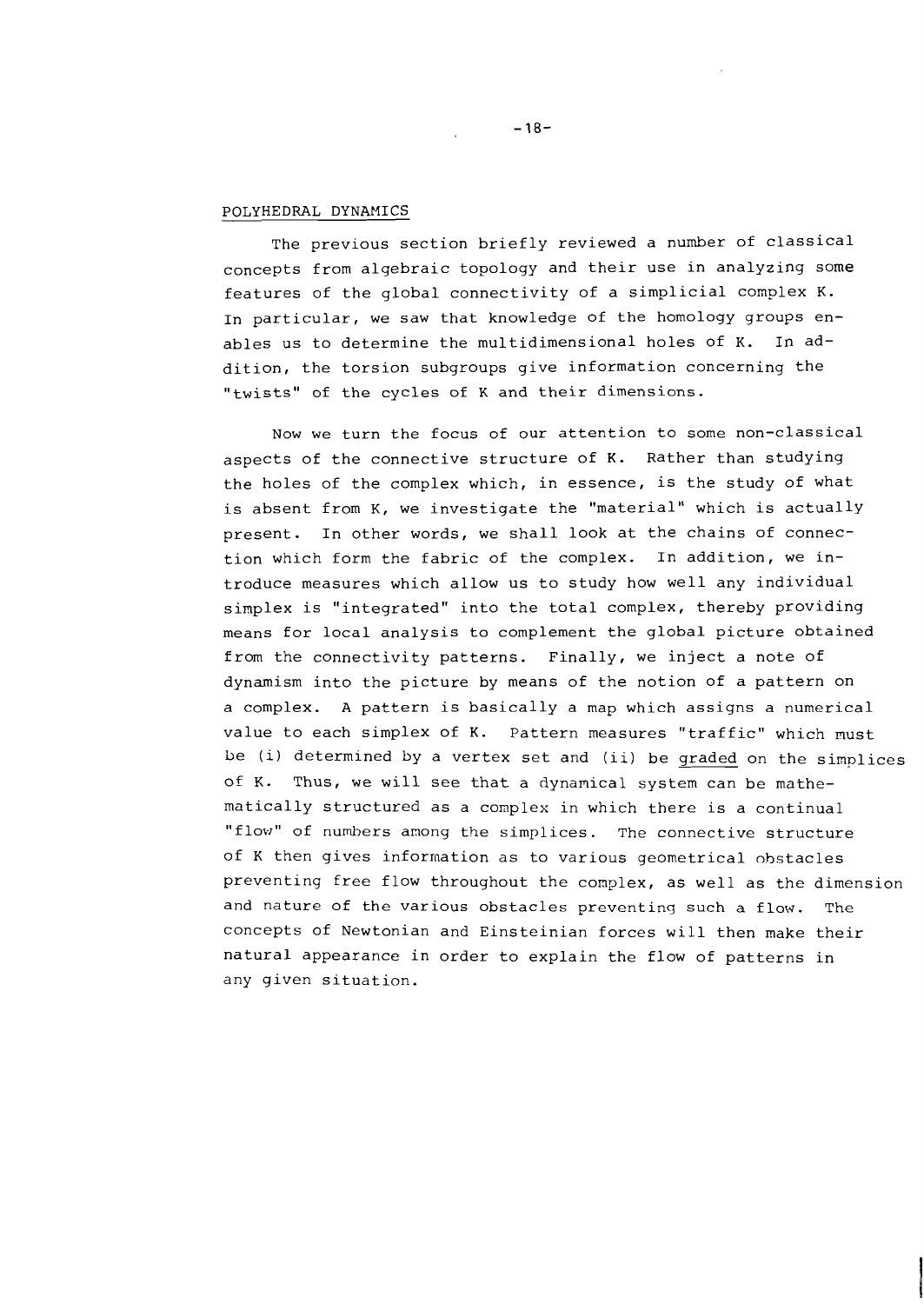Chains of Connection

Given two simplices  $\sigma_i$  and  $\sigma_j$  in a complex K, we say they are joined by a chain of connection if there exists a finite sequence of simplices  $\sigma_{\alpha_1}, \sigma_{\alpha_2}, \ldots, \sigma_{\alpha_n}$ , in K, such that

- i)  $\sigma_{\alpha}$  is a face of  $\sigma_i$ ,
- ii)  $\sigma_{\alpha}$  is a face of  $\sigma_{\rm j}$
- iii)  $\sigma_{\alpha}$  and  $\sigma_{\alpha_{s+1}}$  share a common face, s = 1,2,..., n-1.

Such a chain is said to be of length n-1. If

$$
q = min \{i, \alpha_1, \alpha_2, \ldots, \alpha_n, j\} ,
$$

then we say the chain is a q-connectivity.

It is trivial to verify that the notion of q-connectivity is an equivalence relation upon the simplices of K. Thus, it is of interest to study the equivalence classes generated by this relation.

As a measure of the global connectivity pattern of the complex K, we introduce the first structure vector  $Q$ , whose entries are non-negative integers indicating the number of equivalence classes in K for each q,  $q = 0, 1, \ldots, \text{dim } K$ , i.e.

```
Q_i = the number of i-connected components in K,
     i = 0, 1, \ldots, \dim K.
```
Intuitively, one could imagine looking at the complex K through special glasses which only enable the viewer to see i-dimensional objects. With such glasses, the viewer would then see the complex K split into  $Q_i$ , disjoint pieces. Consequently, the qconnectivity vector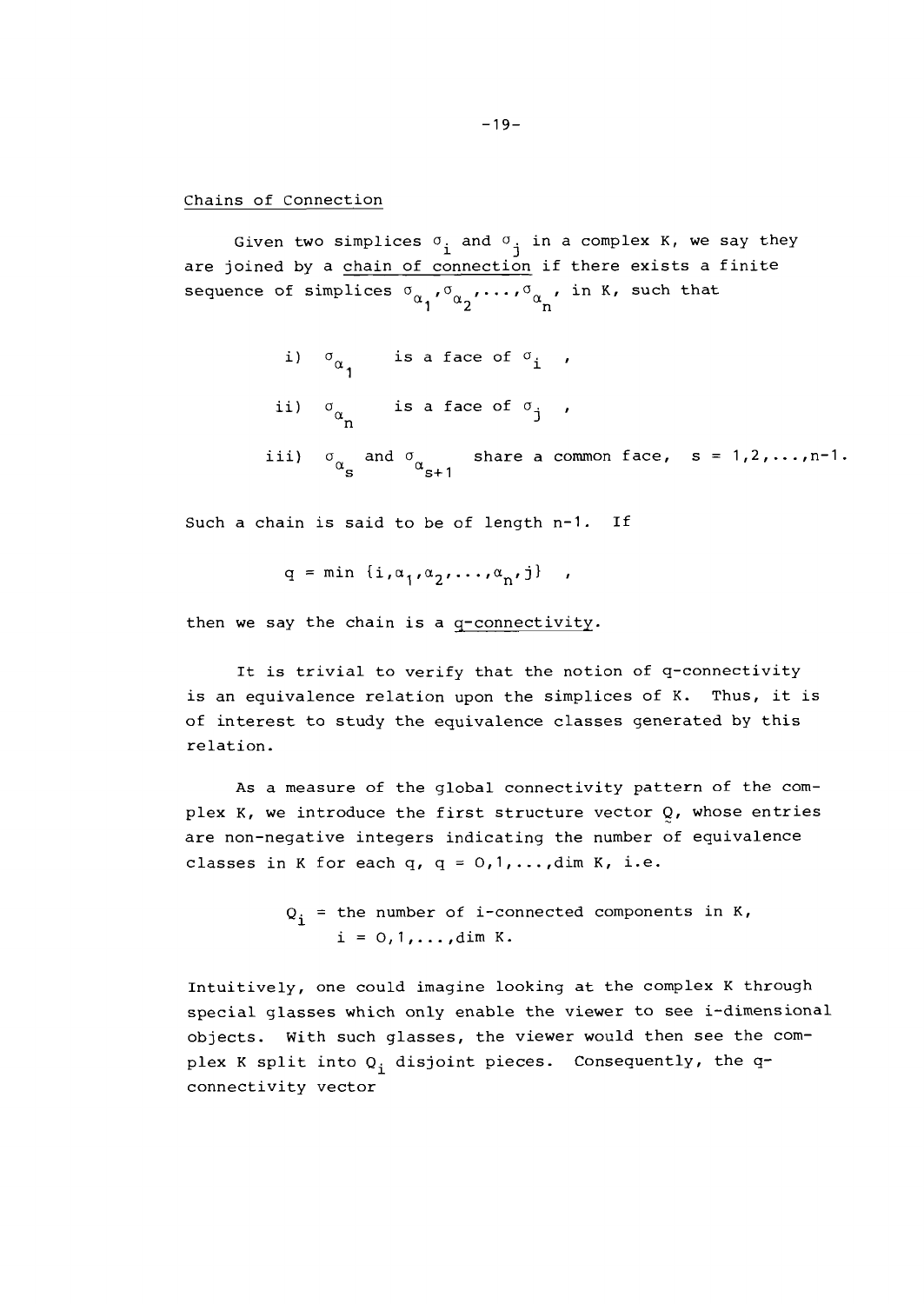$$
Q = (Q_{\dim K} \cdot \cdots \cdot Q_1 \cdot Q_0)
$$

gives valuable information as to how the "pieces" comprising the relation  $\lambda$  are connected to each other and at what dimensional levels these connections take place. One should note that all the simplices in a particular component need not have q-simplex interfaces in a pairwise fashion, but rather there will be multidimensional "tubes" of simplices which join the members of the component. These tubes embody the local structure of the complex and, therefore, of the relation  $\lambda$ .

A simple algorithm suitable for computing Q from the incidence matrix of  $\lambda$  is given in Appendix A.

#### Eccentricity

While the structure vector Q provides valuable information concerning the global connectivity structure in K, it gives very limited information about the individual simplices comprising the complex. Since the simplices and vertices are identified with the elements of the sets X and Y, they are the items of primary physical concern and, as a result, it is of some importance to attempt to develop some measures indicating the degree to which each individual simplex integrates into the entire complex K.

Such a measure for a given simplex  $\sigma$  should clearly take account of two important factors:

i) the dimension of *0,* i.e. to how many distinct elements is the simplex  $\lambda$ -related; and

ii) the degree to which *o* is connected to the remainder of the complex, i.e. how well integrated  $\sigma$  is into K.

It is fairly obvious that a high-dimensional  $\sigma$  is, in some sense, more important to the understanding of K than is a lowdimensional simplex. However, for understanding the total complex, even if *o* is high-dimensional, it may still not be too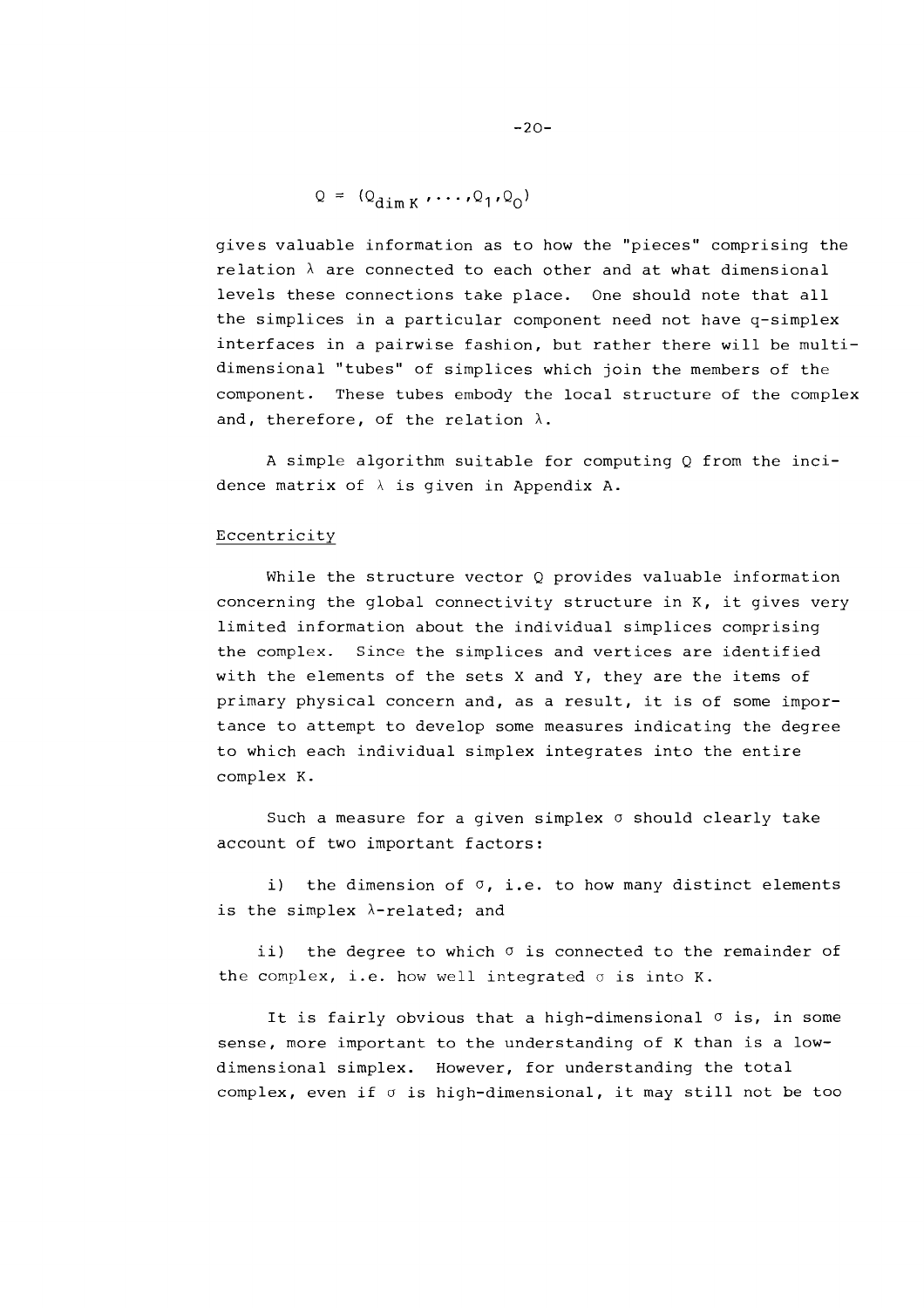important if it is only weakly-connected with the remainder of K. Thus, both of the requirements above must be taken into account in devising a measure of the importance of  $\sigma$  to the entire complex.

A measure which satisfies both of the points discussed above is the eccentricity of  $\sigma$ , denoted ecc( $\sigma$ ). If we denote

```
\hat{q} = dimension of \sigma ,
```
 $\check{q}$  = dimension of the highest-dimensional simplex with which  $\sigma$  shares a face, i.e.  $\check{q}$  is the largest  $q$ value for which o is in a component containing some other simplex,

then we define

$$
\text{ecc}(\sigma) = \frac{\hat{q} - \check{q}}{\check{q} + 1} .
$$

Clearly,  $\hat{q}$  -  $\check{q}$  is a measure of the unusual, "non-conforming" nature of  $\sigma$ ; however,  $\hat{q} - \check{q} = 2$  is presumably more revealing if  $\check{q}$  = 1 than if  $\check{q}$  = 10. Hence, we use the ratio above as the measure of eccentricity, rather than the absolute difference  $\hat{q} - \check{q}$ .

As an example of the ideas of q-connectivity and eccentricity, consider the following hypothetical predator-prey ecosystem. Let the predator set be given by

> $Y = \{Man, Lions, Elephants, Birds, Fish, Horses\},\$ =  ${y_1, y_2, y_3, y_4, y_5, y_5}$

while the set of prey is

 $X = \begin{cases} \text{Antelopes, Grains, Pigs, Cattle,} \\ \text{Grass, Leaves, Insects, Reptiles} \end{cases}$ =  $\{x_1, x_2, x_3, x_4, x_5, x_6, x_7, x_8\}$  .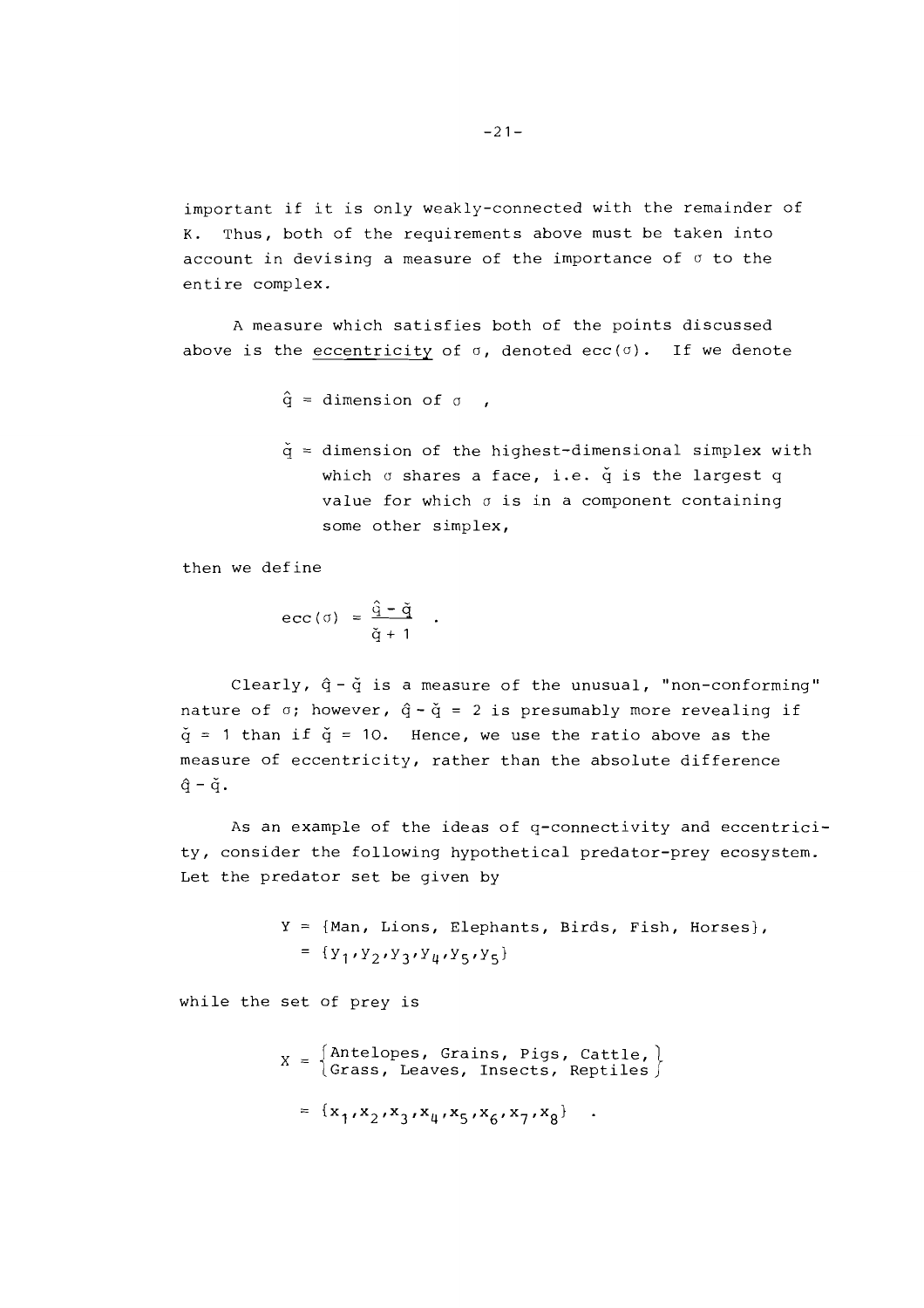We define a relation  $\lambda$  on Y x X by saying that  $(y_i, x_j) \in \lambda$ f and only if predator  $y_i$  feeds on prey  $x_j$ . A plausible incidence matrix for this relation is

|  | $\lambda$   $x_1$ $x_2$ $x_3$ $x_4$ $x_5$ $x_6$ $x_7$ $x_8$ |  |  |  |  |
|--|-------------------------------------------------------------|--|--|--|--|
|  |                                                             |  |  |  |  |
|  |                                                             |  |  |  |  |
|  |                                                             |  |  |  |  |
|  |                                                             |  |  |  |  |
|  |                                                             |  |  |  |  |
|  |                                                             |  |  |  |  |

Thus, if we consider the complex  $K_V(X; \lambda)$ , we have

 $\langle x_1x_2x_3x_4\rangle$  is a  $\sigma_3$  whose name is  $y_1$ ,  $\langle x_1 x_3 \rangle$  is a  $\sigma_1$  whose name is  $y_2$ ,

and so on.

The geometrical representation of  $K_{\gamma}(X; \lambda)$  is



Already, the geometry suggests that the vertex  $\langle x_2 \rangle$ , consisting of Grains, is going to be critical in the analysis of this ecostructure.

Referring to the algorithm given in Appendix A, the connectivity vector Q is formed. We have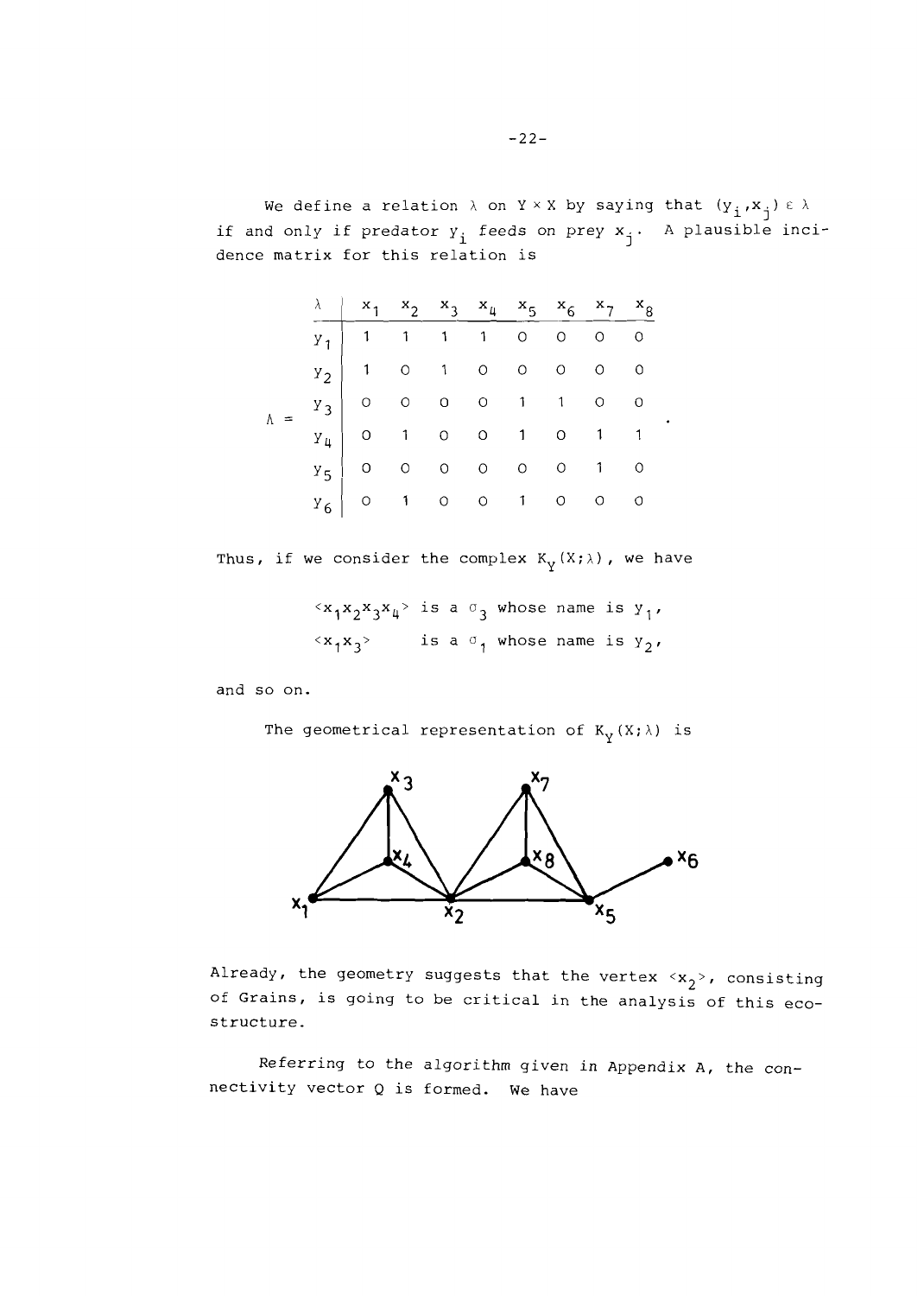at 
$$
q = 3
$$
,  $Q_3 = 2$ ,  $\{y_1\}$ ,  $\{y_4\}$   
\n $q = 2$ ,  $Q_2 = 2$ ,  $\{y_1\}$ ,  $\{y_4\}$   
\n $q = 1$ ,  $Q_1 = 3$ ,  $\{y_1, y_2\}$ ,  $\{y_3\}$ ,  $\{y_4y_6\}$   
\n $q = 0$ ,  $Q_0 = 1$ ,  $\{all\}$ .

Thus

 $Q = \begin{pmatrix} 3 & 0 \\ 2 & 2 & 3 & 1 \end{pmatrix}$ .

The eccentricities of the simplices  $y_1 - y_6$  are

ecc  $y_1 = 1$ , ecc  $y_2 = 0$ , ecc  $y_3 = 1$ , ecc  $y_4 = 1$  , ecc  $y_5 = 0$  , ecc  $y_6 = 0$  .

Hence, we see that there is a great deal of homogeneity in K, no simplex exhibiting a significant degree of eccentricity. In other words, all of the predators are well integrated into the ecosystem.

# Patterns and Dynamics

An essential feature characterizing most of modern system theory is the notion of a dynamic. Interesting as they are for some purposes, static processes are of limited utility when it comes to modelling most situations in economics, sociology, biology, and so on. Consequently, we now turn our attention to the development of concepts which inject a note of dynamism into the heretofore static geometric picture of a system given above.

The basic device used to incorporate a system dynamic into the structural analysis already developed is the idea of a pattern. We conceive of a pattern as being a mapping which assigns a **num**ber to each simplex of the complex K at each moment in time, i.e.

$$
\mathbb{I} : K \rightarrow k^N ,
$$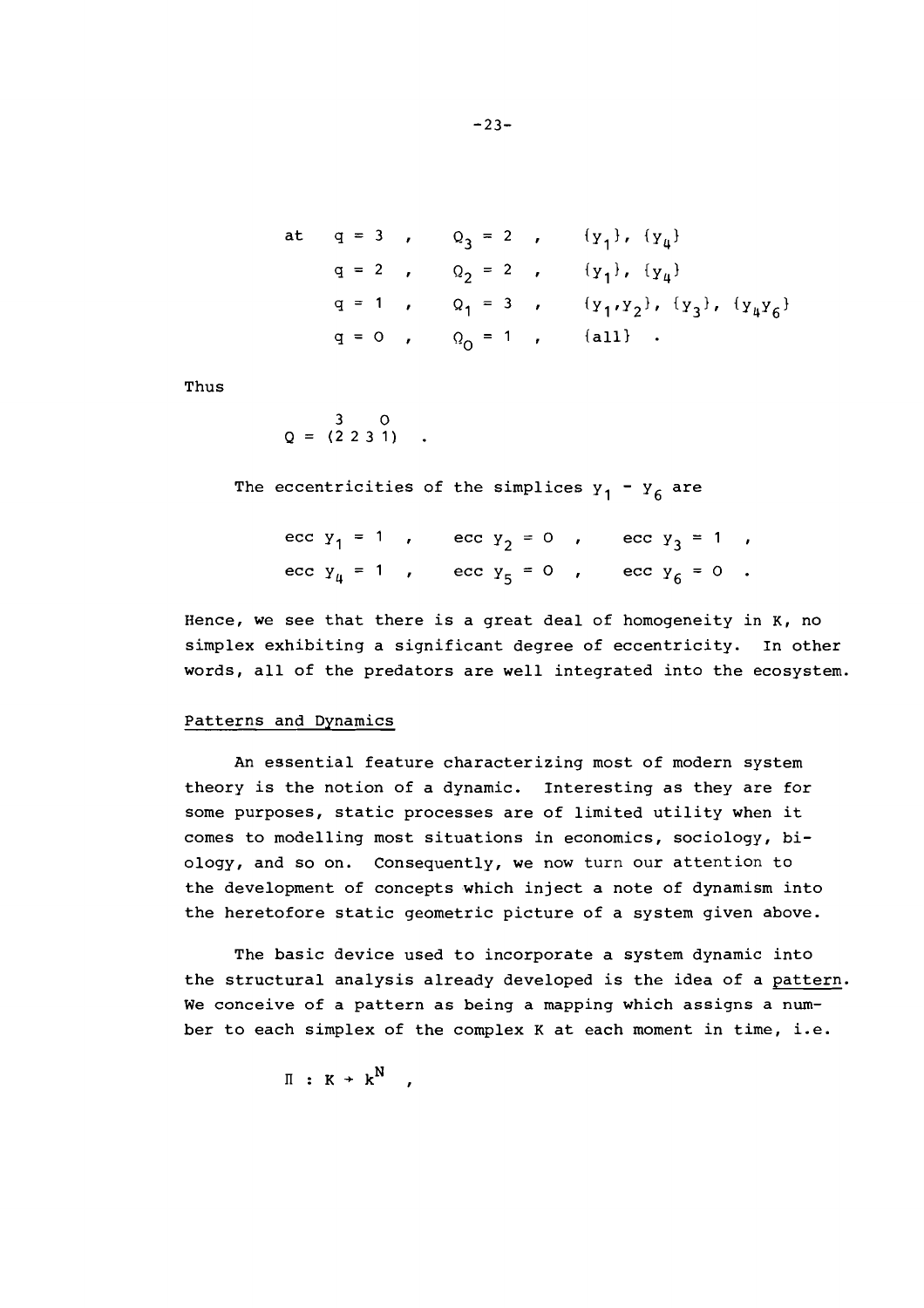where  $N = dim K$ , k being a suitable number field. We also note that since the complex **K** is graded by the dimensionality of its component simplices, the pattern  $\mathbb I$  is also graded. Thus, we may write

$$
\Pi = \Pi_{\mathbf{O}} + \Pi_{\mathbf{1}} \oplus \ldots \oplus \Pi_{\mathbf{N}} ,
$$

with each  $\Pi_i$  being a map defined only upon simplices of dimension i. Thus, the numbers themselves acquire a "dimension" defined by the dimension of the simplex with which they are associated by n.

The system dynamics is now identified with a change of pattern  $\delta \mathbb{I}$ , i.e. with a distribution of the numbers among the simplices,

$$
\delta \Pi = \delta \pi_{\mathbf{O}} \oplus \delta \Pi_{1} \oplus \ldots \oplus \delta \Pi_{\mathbf{N}} \quad .
$$

The existence of the complex K induces the notion of a basic pattern on K, namely that which associates a "1" with every simplex in K. Changes in this basic pattern are then interpreted in one of two ways:

- i) Newtonian we regard the complex K, itself, as being fixed. Then changes in the pattern,  $\delta \mathbb{I}$ , are interpreted as stresses or forces on the simplices of K. Thus, if  $\delta \Pi_{+} \neq 0$ , we have a t-force in K with  $\delta \Pi_{+} > 0$  being a force of attraction, while  $\delta \mathbb{I}_{+}$  < 0 is regarded as a force of repulsion. From the Newtonian point of view, K is regarded as a static framework under stress.
- ii) Einsteinian an alternate approach to interpreting  $\delta \Pi$ is to regard 6n as defining a new complex backcloth by addition or deletion of vertices. In other words, the original geometry of K is changed to accommodate the change of pattern  $\delta \mathbb{I}$  or, conversely, a change in the geometry may induce a pattern change  $\delta\mathbb{I}$ .

Let us explore the Einsteinian interpretation a bit further. Since the numbers associated with each simplex have a "natural" dimension equal to that of its simplex, a free change of pattern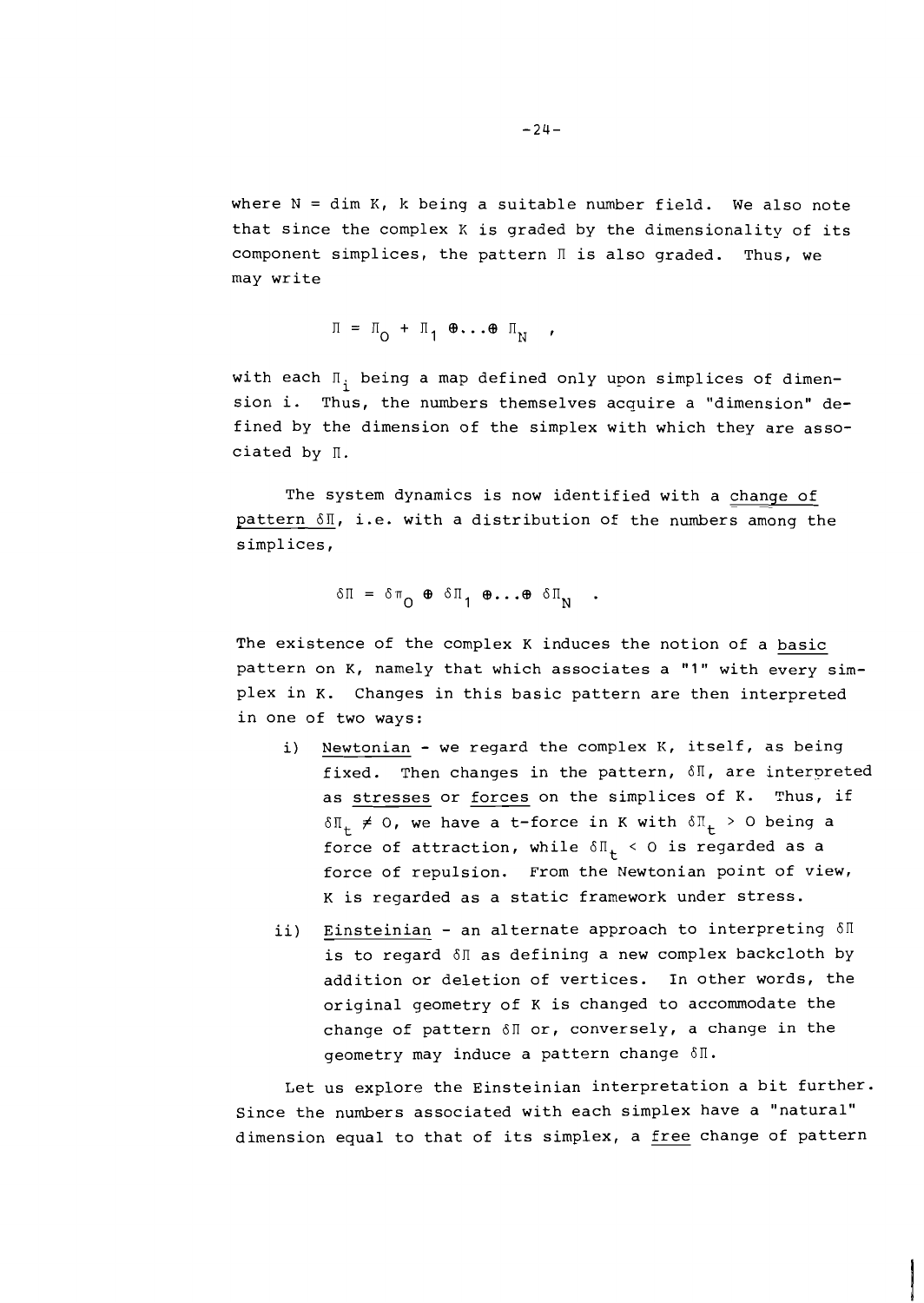at level q is possible only if: (i) another simplex of dimension  $\geq$  q exists in K and (ii) the two simplices in question belong to the same q-connected component of K.

Point (ii) explicitly indicates the relevance of our previous q-analysis to the dynamics of the process. If we define the unit vector

 $U = (1, 1, ..., 1)$ ,

then the system obstruction vector is defined as

 $\hat{O} = O - U$ .

Thus the non-zero components of  $\hat{Q}$  indicate those q-levels in K for which a free change of pattern is not always possible, i.e.  $\hat{Q}_{\alpha}$  > 0 implies the existence of a geometrical obstruction to the free change of  $\Pi$ . For a detailed mathematical discussion of this point, see [31 -

Returning now to the Einsteinian interpretation of  $\delta \mathbb{I}$ , we see that it amounts to saying that the only changes of  $\mathbb I$  that can arise are those which the geometry of the system permits. In other words, the geometry of the complex is altered from stage to stage so that all pattern changes are free. Thus, the only allowable pattern changes are those free changes which the geometry permits.

#### LINEAR SYSTEMS

With the previous pages as prologue, we now turn to the question how the polyhedral dynamics methodology interfaces with more traditional concepts of mathematical system theory. In particular, we shall be concerned in this section with illustrating the use of polyhedral dynamics for analyzing the geometrical structure of linear systems. It will be seen that the severe restriction of linearity enables us to gain a number of new insights into important aspects of linear system theory and that the polyhedral dynamics concept suggests a number of new directions for future research.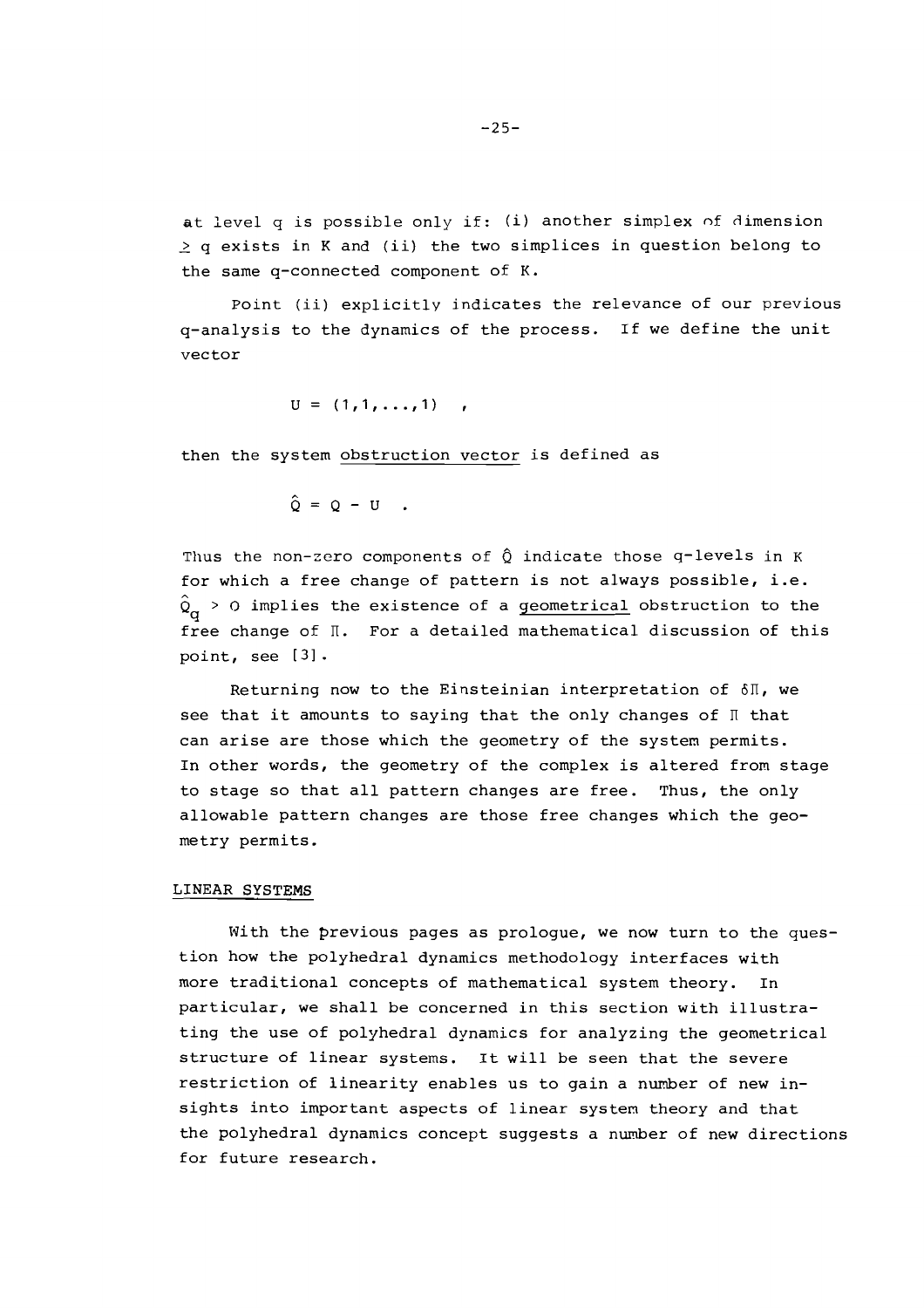To fix our notations, we regard a linear dynamical system  $\Sigma$  as being equivalent to a triple of constant matrices  $\Sigma = (\mathbf{F,G}, \mathbf{G})$ H), connected through the dynamical equations

$$
\sum_{y(t)} \frac{dx}{dt} = Fx(t) + Gu(t),
$$
  
 
$$
y(t) = Hx(t).
$$

Here x is the n-dimensional state vector, u is an m-dimensional input vector, and y is a p-dimensional output vector. The matrices F, G, H, are of sizes  $n \times n$ ,  $n \times m$ ,  $p \times n$ , respectively, with entries in some field k. Further mathematical details arising from such a set-up may be found in the texts [7,8]; for present purposes, it suffices to think of  $\Sigma$  as being a "machine" which transforms the inputs  $u(t)$  into the outputs  $y(t)$  by means of the intermediate "internal" variable  $x(t)$ . The matrices  $F, G, H$ , then prescribe the internal structure of  $\Sigma$ , together with the resrtrictions upon how  $\Sigma$  is allowed to interact with the outside world.

Our first task in attempting to interpret the above set-up in the context of polyhedral dynamics is to identify appropriate sets X and Y. To make headway on this problem, we take our cue from the approach used in the theory of differential forms to treat ordinary differential equations of the above type [91. The differential forms analysis makes a sharp distinction between the "state" or "position" at a given instant and the instantaneous "change" or "velocity" at the point. In fact, they are regarded as conjugate objects. Since our earlier discussion has stressed the role of conjugate relations obtained from a given relation  $\lambda$  by interchanging the roles of the sets X and Y, it seems reasonable to consider choosing the sets X and **Y** to consist of the states  $\{x^i\}$  and the differentials or co-states  ${dx<sup>1</sup>}.$  For the sake of definiteness,

$$
x = {x1, x2, ..., xn} = \text{simplices} ,
$$
  

$$
y = {dx1, dx2, ..., dxn} = \text{vertices} .
$$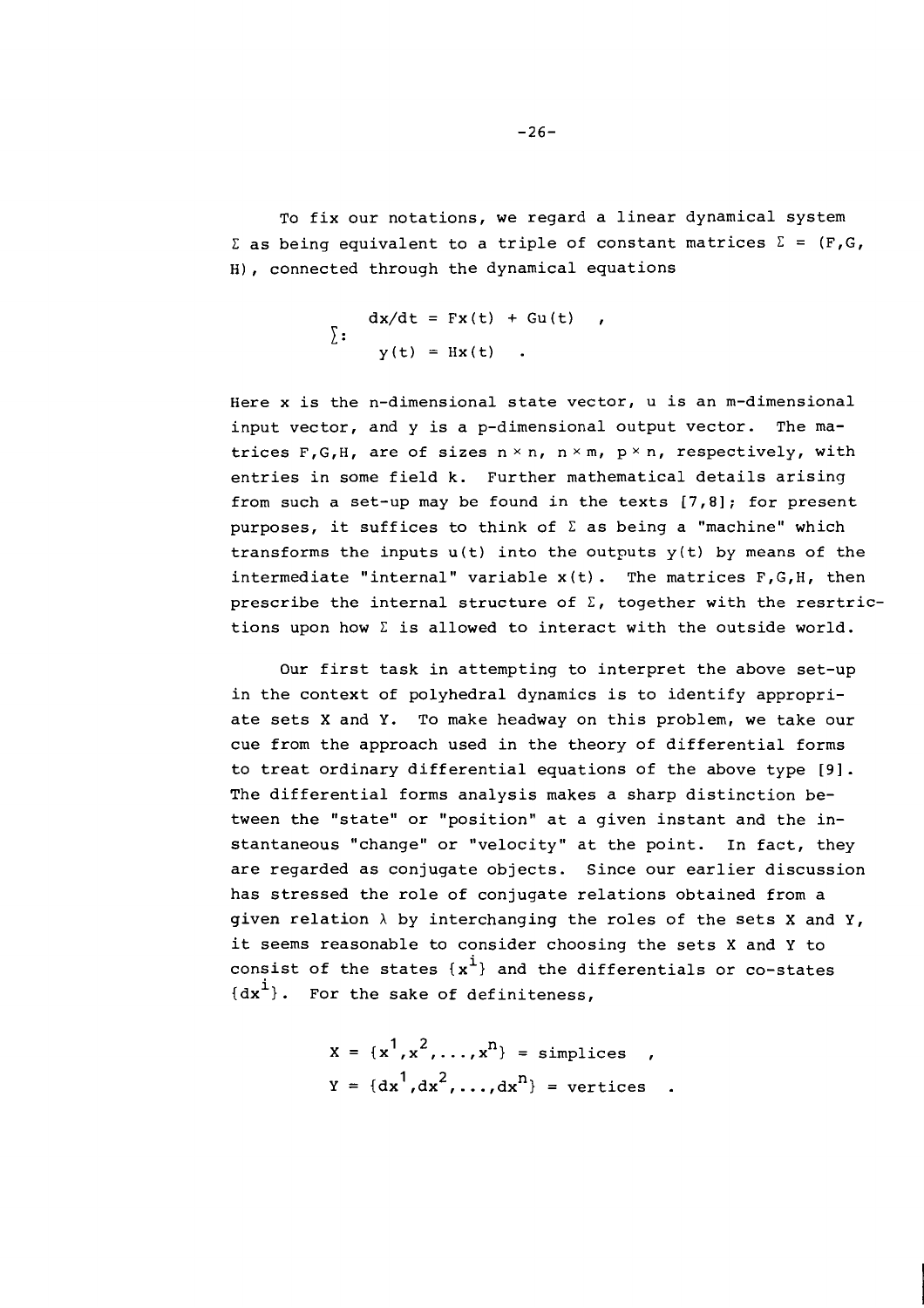Having selected X and Y in the above manner, we turn to the definition of the relation  $\lambda \subset Y \times X$ . Since the elements of X and Y both refer only to the internal variable x, it is evident that the definition of  $\lambda$  will not involve the external interaction matrices G and H, but will be confined to the internal coupling structure present in  $F$ . Thus, we define  $\lambda$  by the rule

$$
(\mathrm{d} x^i, x^j) \varepsilon \lambda \cdot f_{ij} \neq 0 .
$$

Reversing the roles of X and **Y,** we immediately obtain the defining rule for the conjugate relation  $\lambda^{-1}$  as

$$
(\mathbf{x}^{\mathbf{i}}, \mathbf{d}\mathbf{x}^{\mathbf{j}}) \ \epsilon \ \lambda^{-1} \neq \mathbf{f}_{\mathbf{j}\mathbf{i}} \neq 0
$$

Thus, we see that the incidence matrix  $\Lambda$  (or  $\Lambda^{-1}$ ) is obtained from F by the rules

$$
I_{\Lambda i,j} = \begin{cases} 1 & , & \mathbf{f}_{ij} \neq 0 \\ 0 & , & \mathbf{f}_{ij} = 0 \end{cases}
$$

and

$$
\left[\begin{matrix} \Lambda^{-1} \\ i \end{matrix}\right]_{ij} = \begin{cases} 1 & , & f_{ji} \neq 0 \\ 0 & , & f_{ji} = 0 \end{cases}
$$

(Recall:  $\Lambda^{-1}$  denotes the incidence matrix for the conjugate relations and does not mean the inverse of  $\Lambda$  in the usual sense.)

The foregoing definitions have been introduced to make it particularly simple to make contact with the usual system dynamics. Since we have already defined the pattern to be a mapping assigning a number from some field k to each simplex at each time, we now see that in the above linear system set-up, the general notion of a pattern is nothing more than the actual numerical realization of the state vector at each instant in time, i.e.

$$
\begin{array}{rcl} \n\mathbb{I} & : & X \to k^{\mathsf{n}} \\ \n\left[ \mathbb{I} \left( x^{\mathsf{i}} \right) \right] (t) & \to \mathbb{I}^{\mathsf{i}} (t) \n\end{array}
$$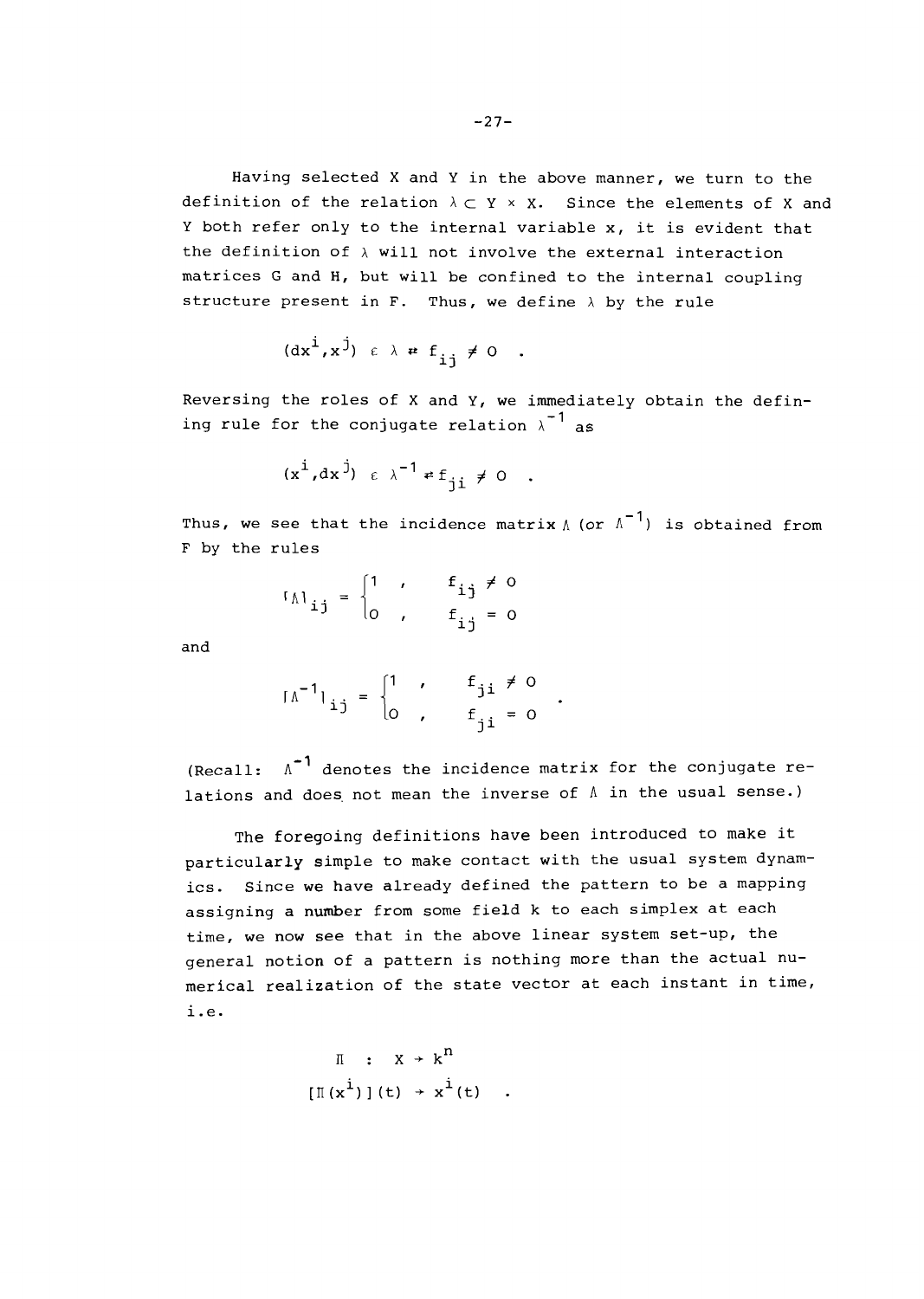Hence, as discussed above in a more abstract context, the dynamics of the process are contained in the pattern  $\mathbb I$  and how it changes over the complex and not in the underlying geometrical structure of the complex itself, although the geometry does determine how the pattern  $\mathbb I$  can change. This is an important distinction which must be clearly kept in mind.

In order to fix the basic notions, we consider a prototypical example. Consider a single-input system  $\Sigma$  given in control canonical form, i.e.  $m = 1$ ,

$$
F = \begin{bmatrix} 0 & 1 & 0 & \cdots & 0 \\ 0 & 0 & 1 & \cdots & 0 \\ \vdots & & & & \\ 0 & 0 & 0 & \cdots & 1 \\ -\alpha_{n} & -\alpha_{n-1} & -\alpha_{n-2} & \cdots & -\alpha_{1} \end{bmatrix}, \quad G = \begin{bmatrix} 0 \\ 0 \\ \vdots \\ 0 \\ 1 \end{bmatrix}, \quad \alpha_{i} \in k
$$

Assume that all  $\alpha_i \neq 0$ . It is easily seen that the incidence matrix for the relation *h* is

|    |  | $\lambda$   dx <sup>1</sup> dx <sup>2</sup> dx <sup>3</sup> dx <sup>n</sup>               |  |  |  |
|----|--|-------------------------------------------------------------------------------------------|--|--|--|
|    |  | $x^1$ 0 1 0 0<br>$x^2$ 0 0 1 0<br>= .<br>$\therefore$<br>$x^{n-1}$ 0 0 0 1<br>$x^n$ 1 1 1 |  |  |  |
|    |  |                                                                                           |  |  |  |
|    |  |                                                                                           |  |  |  |
| N. |  |                                                                                           |  |  |  |
|    |  |                                                                                           |  |  |  |
|    |  |                                                                                           |  |  |  |
|    |  |                                                                                           |  |  |  |

while that for the conjugate relation  $\lambda$ <sup>-1</sup> is

$$
\Lambda^{-1} = \Lambda^{\bullet} \quad .
$$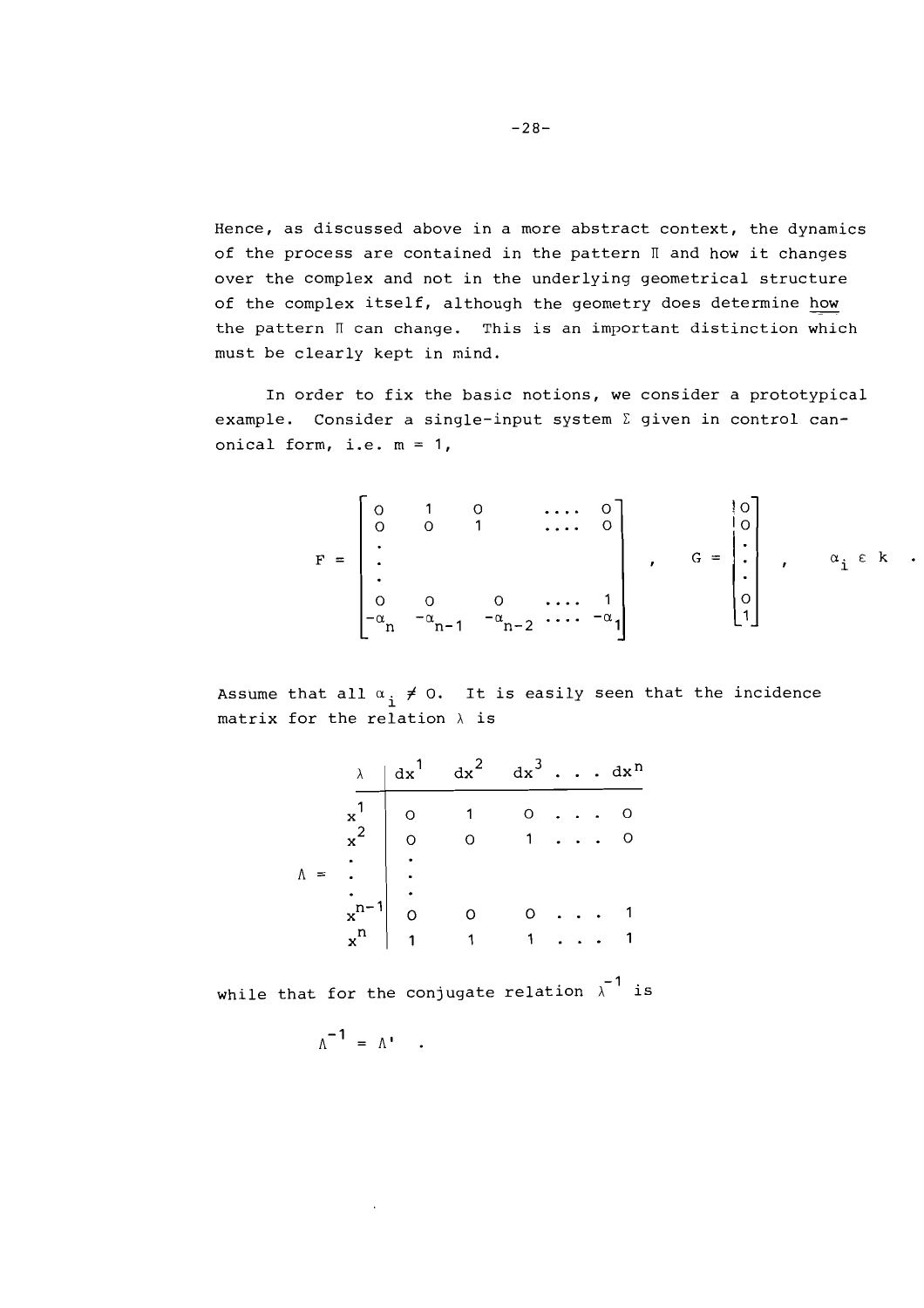Geometrically, we may visualize (for n=4) the relation  $\lambda$ 



a tetrahedron representing the 3-simplex  $x^4$ , together with the three 0-simplices  $x^1$ ,  $x^2$ , and  $x^3$ .

The structure vector  $Q$  is easily computed for this complex form A. We have

at level q = n - 1 , ?I-, <sup>=</sup>1 1x9 , *<sup>g</sup>*= n - 2 , Qn-, = 1 (xn} , . . . . . . ¶=I , Q, = 1 {xn) ,

Thus,

as

$$
Q = \begin{pmatrix} n-1 & 0 \\ 1, 1, ..., 1 \end{pmatrix}
$$

The conjugate complex, generated by the incidence matrix  $\Lambda$ ', has the following connectivity structure:

at level 
$$
q \ge 2
$$
,  $Q_{\ge 2}^{-1} = 0$ ,  
 $q = 1$ ,  $Q_1^{-1} = n - 1$ ,  $\{dx^2\}, \{dx^3\}, \dots, \{dx^4\}$ ,  
 $q = 0$ ,  $Q_0^{-1} = 1$ ,  $\{all\}$ .

Hence,

$$
Q^{-1} = \begin{pmatrix} 1 & 0 \\ n-1 & 1 \end{pmatrix}
$$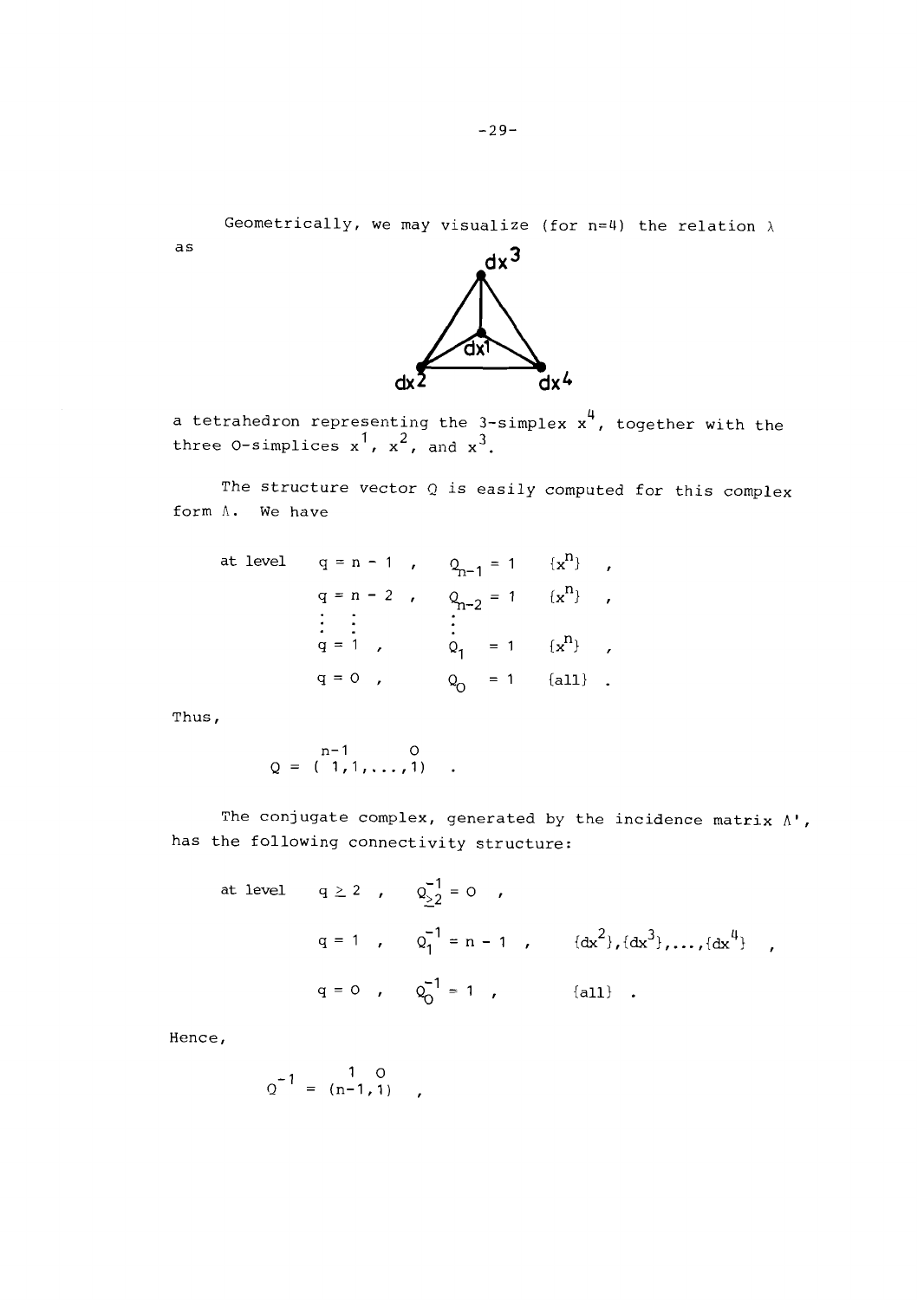and we have the geometrical representation



consisting of (n-1) 1-simplices  ${\rm d x}^2, \ldots, {\rm d x}^n,$  and the O-simplex  ${\rm d x}^1.$ 

The eccentricities for the two complexes are easily seen to be

$$
\text{ecc}(\mathbf{x}^{i}) = \begin{cases} 0 & , & i \neq n \\ n-1 & , & i = n \\ \text{ecc}(\mathbf{dx}^{i}) = \begin{cases} 1 & , & i \neq 1 \\ 0 & , & i = 1 \end{cases}, \end{cases}
$$

indicating that only the simplex  $x^n$  "stands out" in the complex  $K_{\mathbf{y}}(\Upsilon;\lambda)$ , while only the simplex dx<sup>1</sup> is "antisocial" in the conjugate complex.

The preceding discussion shows that the system matrix F determines the geometry of the internal structure of  $\Sigma$ . We now investigate that of the role of the input matrix G and the ouput matrix H.

From the standpoint of "Newtonian" inputs, or forces, it is easy to see from the systems dynamics that an applied input  $u(t)$ will directly influence the vertex  $dx^i$  if and only if at least one entry in the ith row if G is non-zero. In geometrical terms, we regard an open-loop input u(t) as being a force which is exerted upon the vertices of the complex  $K_{\mathbf{v}}(Y; \lambda)$ , with the entries of G determining which vertices are affected directly by u(t), and by what magnitude.

The situation becomes far more interesting, however, if we consider feedback inputs of the type  $u(t) = -Kx(t)$ , K being a fixed matrix. In this case, we see that the new system dynamics become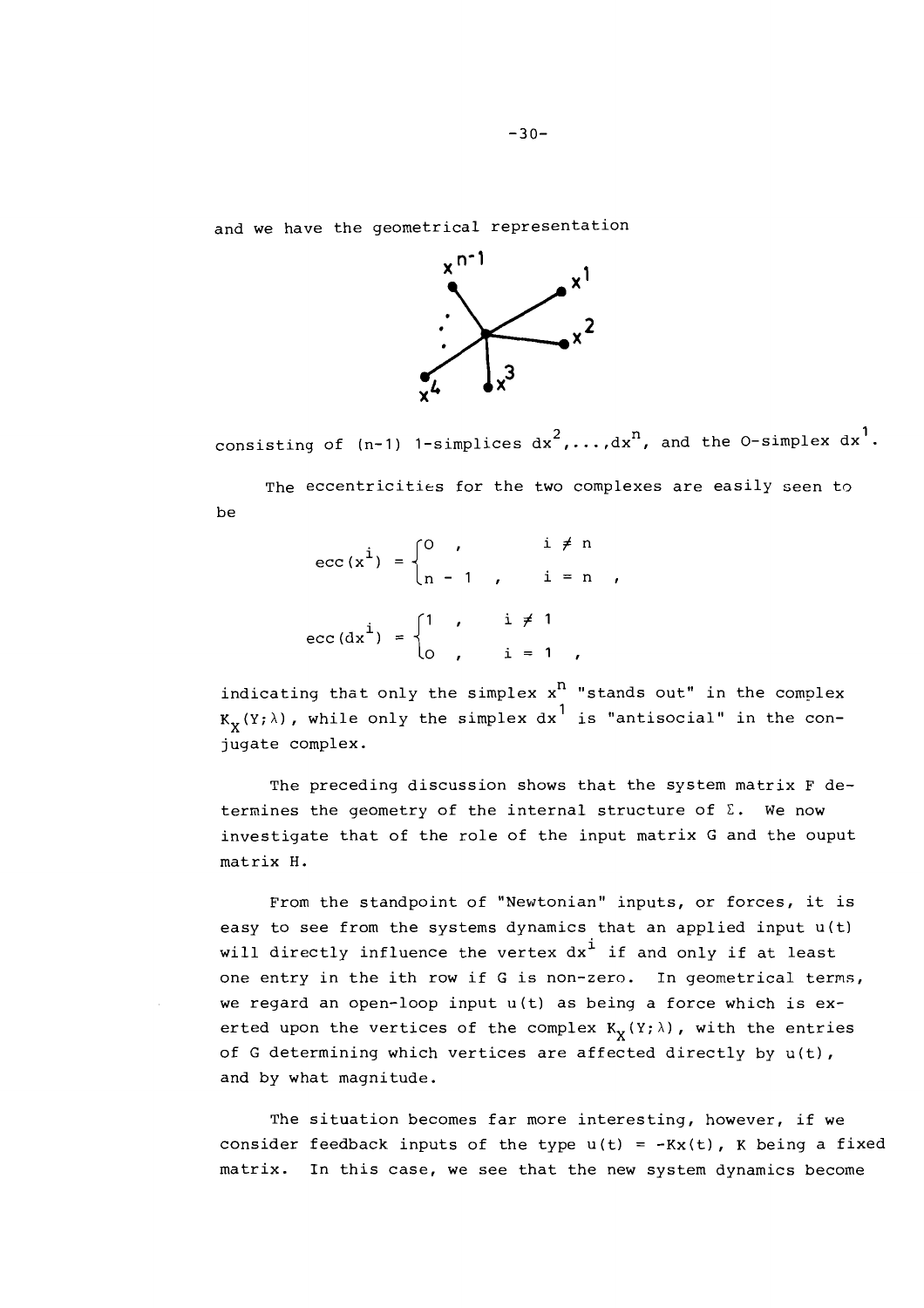$$
\dot{\mathbf{x}} = (\mathbf{F} - \mathbf{G}\mathbf{K}) \mathbf{x}
$$

which, by the above rule for generating the relations  $\lambda$ , defines a new complex. Consequently, we are justified in interpreting feedback as being an "Einsteinian" input, in the sense that it changes the actual geometry of the problem. In this context, we see that the system input matrix G plays a far more central role in that its entries determine how the internal geometry of  $\Sigma$  may be altered by means of feedback, or Einsteinian, inputs. Thus, we have the interpretations

> feedback input  $\leftrightarrow$  changes of system geometry open-loop inputs  $\leftrightarrow$  induced forces on a fixed geometry.

Turning now to the consideration of the observation matrix H, we have

$$
y_{i}(t) = h_{i1}x_{1}(t) + h_{i2}x_{2}(t) + ... + h_{in}x_{n}(t) , i = 1,2,...,p
$$

However, by virtue of our definition of the  $x^i$ 's as simplices of the complex, together with the discussion given earlier of chains and the chain group, we see that each system output  $y_i(\cdot)$  is an element of the chain group C<sub>.</sub>, i.e. each  $y_i$  ( $\cdot$ ) is a linear combination (over the field k) of simplices (the x<sup>1</sup>) of various dimensions.

Our previous interpretations of the pattern  $\mathbb I$  as being the mapping which "evaluates" the argument at time t show that the actual numerical output,  $y_i(t)$ , is an element of the co-chain group, i.e.

$$
[\mathbb{I} \circ \mathsf{y}, (\cdot)] \in \mathsf{C}^{\bullet}
$$

Thus,

$$
[\mathbb{I} \circ \mathbf{y}] (\mathbf{x}) = \mathbf{H} \mathbf{x} (\mathbf{t})
$$

$$
= \mathbf{y} (\mathbf{t})
$$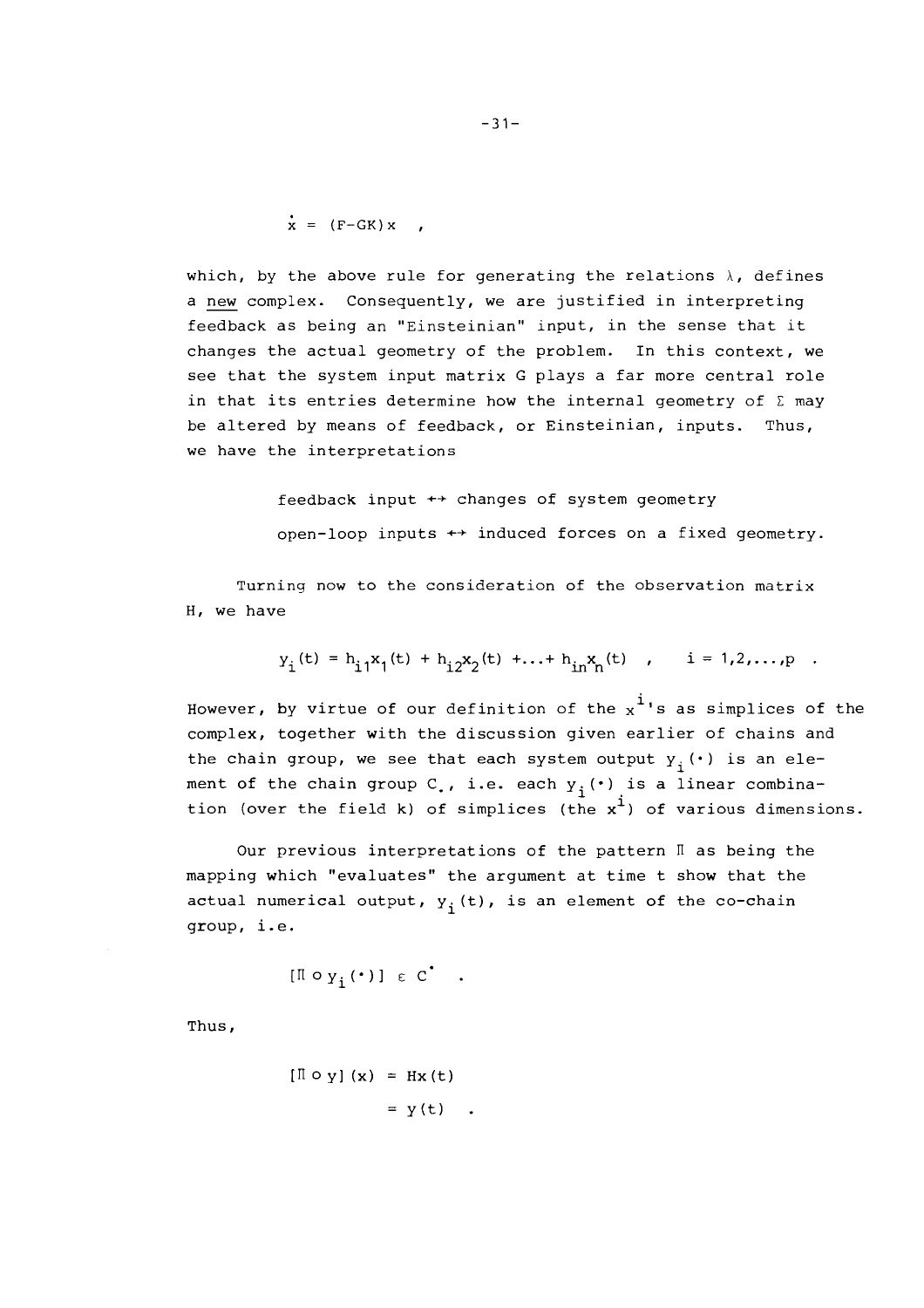These considerations show that the elements of H determine the specific co-chain used to generate the systems output. Another way of looking at this is to regard H as determining the subgroup of the chain group which is used to generate the output co-chain.

In geometrical terms, H determines which "pieces" of the internal geometry are reflected in the system output, an intuitively satisfying role for the observation matrix to play.

# DISCUSSION

The preceding results give rise to a number of important (and non-standard) questions regarding the geometric structure of linear systems. Some of the issues which come to mind immediately are:

- i) Given fixed F and G, what geometric changes are possible by application of feedback? Such a question is intimately related to standard controllability and poleshifting results. For some preliminary work in a related direction we recommend **[lo]** which treats the controllability problem from the structural rather than numerical point of view, i.e. utilizing only the zero/ non-zero structure of F and G rather than their precise numerical entries.
- ii) Given the structure vectors Q and  $Q^{-1}$ , is it possible to reconstruct a system matrix F giving rise to this structure? If so, is F unique, and if not, how can we characterize all possible F generating Q and  $0^{-1}$ ?
- iii) How may we generalize classical stability concepts to apply to the structural setting? Some of the work on "connective" stability, as reported in **[Ill,** provides preliminary results in this direction.
	- iv) What is the meaning of cycles in the system-theoretic context and how should one interpret the homology groups and the Betti numbers? Clearly, these important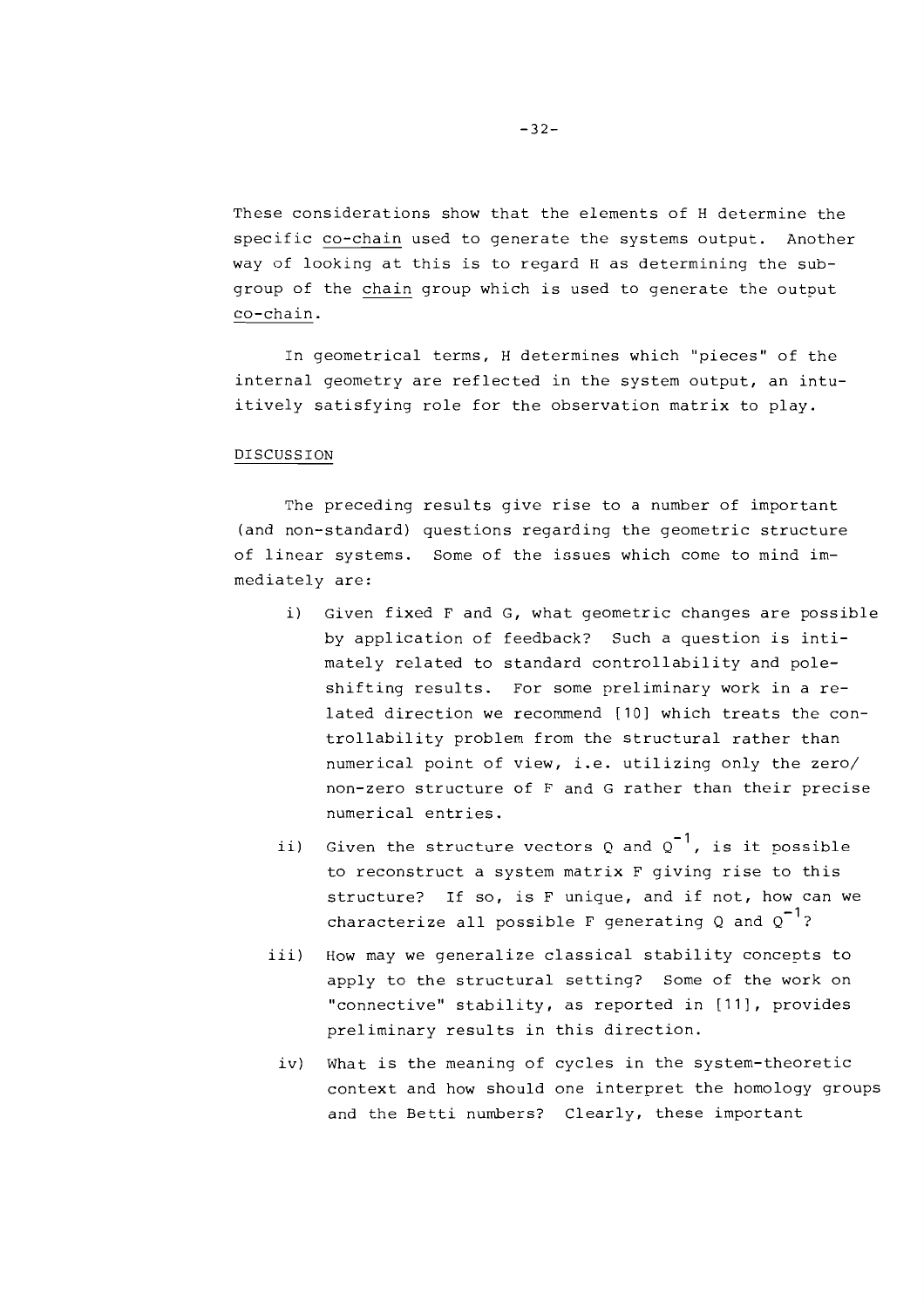topological invariants provide vital information concerning the geometric obstructions to a free flow of patterns throughout a given complex. However, more work is needed to make the notions precise.

- V) In what manner may the above interpretations of X,Y and  $\lambda$  be extended to non-linear systems? A re-examination of the basic definitions shows that the linearity assumptions on the system dynamics play a very minor role in the final results. The only place where we see linearity entering in any essential fashion is in the interpretation of the system outputs as elements of the chain group; however, even here there seems to be a possibility to allow nonlinearity by defining a nonlinear analog of the chain group, or alternatively we might ask whether nonlinearity is equivalent to graded linearity via  $C = {C_n}$ . In short, most of the basic definitions and results seem capable of extension to broad classes of non-linear systems with modest additional effort.
- iv) Since application of feedback inputs may be used to change the geometry of  $\Sigma$ , we are led to pose a new class of control processes in which the criterion function is chosen to measure aspects of system structure. It is of considerable interest to investigate how the standard "optimal" feedback law associated with quadratic cost functions modifies the geometry of  $\Sigma$  and ask whether another law might be preferable if the criteria were modified to include various structural costs. In addition, we might also consider control processes for which some of the adnissible inputs consist of addition and/or deletion of vertices from the complex. All of these questions call for further study.
- vii) Passing to the complex  $K_v(X; \lambda^{-1})$ , we immediately see the relevance of the preceding set-up to the usual duality results of standard linear system theory [8]. The intriguing question that now arises is whether or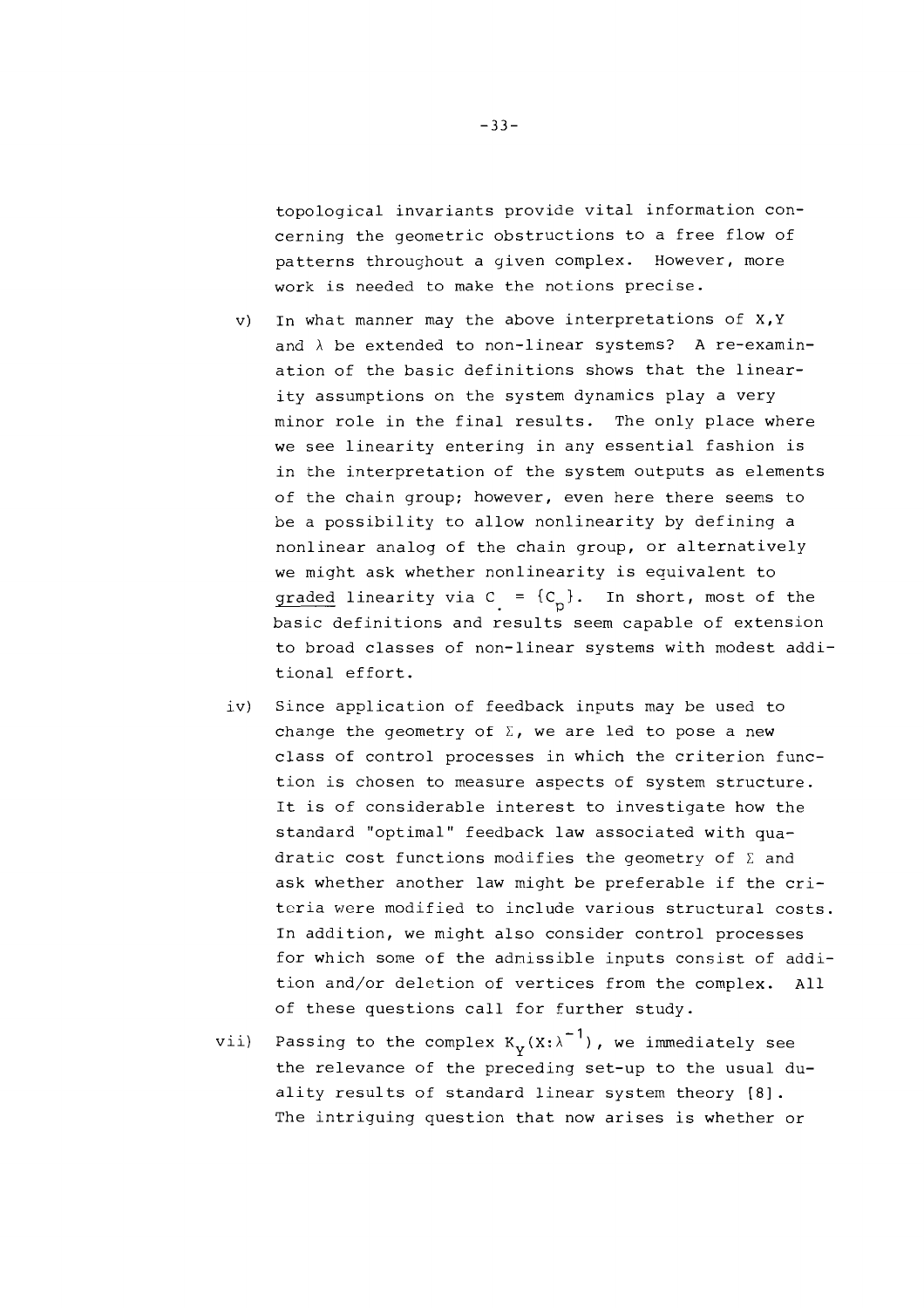not the added geometrical insight provided by the simplicial set-up will serve as sufficient mathematical inspiration to create a duality theory for nonlinear systems.

viii) What interpretation can be given to the homotopy group elements [2] either in  $K_X(Y; \lambda)$  or in  $K_Y(X; \lambda^{-1})$ ? This essentially local view of the geometrical structure night be relevant to conventional noise in C *[3].*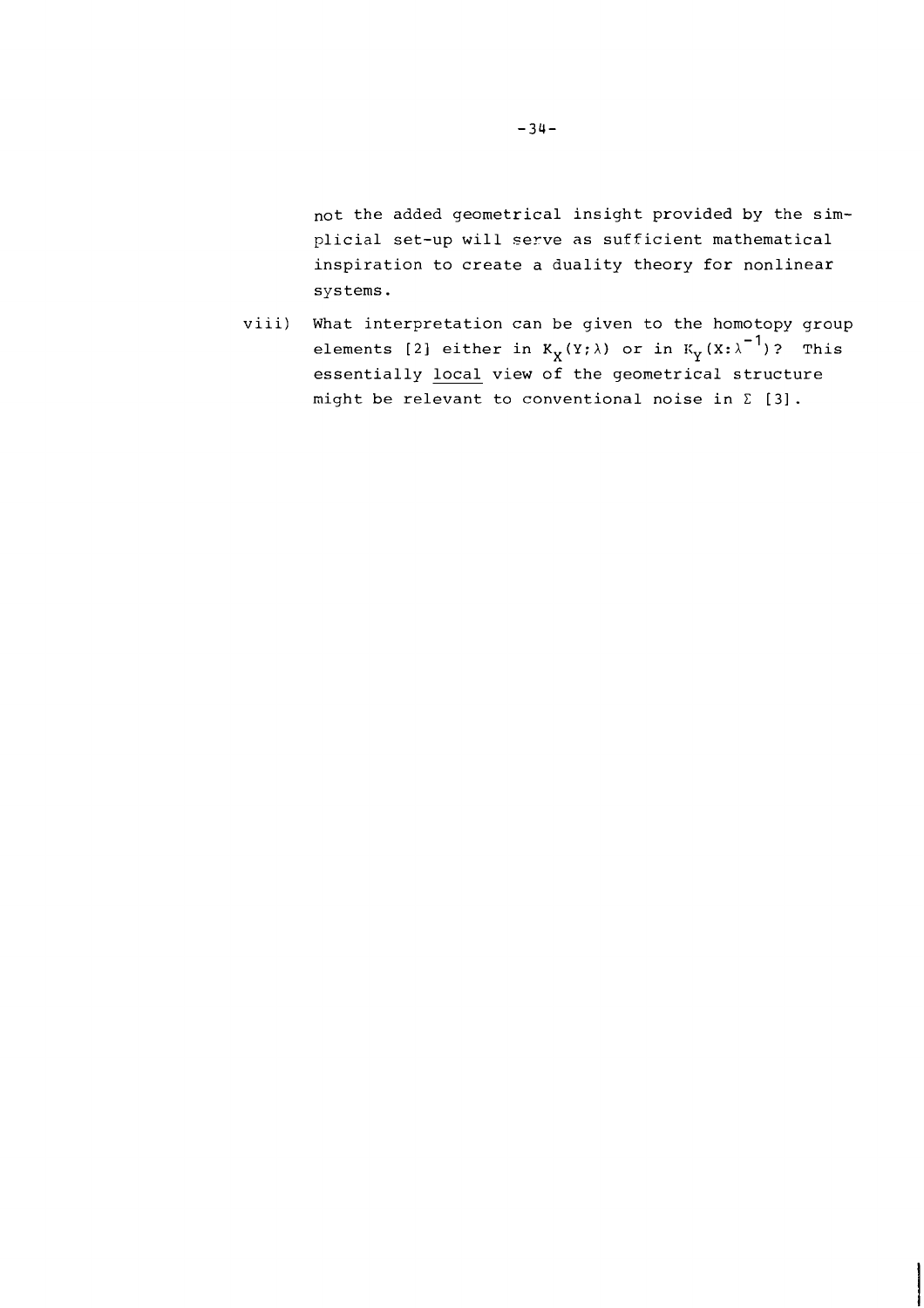#### APPENDIX A

## Algorithm for Q-Analysis

If the cardinalities of the sets Y and X are m and n, respectively, the incidence matrix  $\Lambda$  is an  $(m \times n)$  matrix with entries 0 or 1. In the product  $\Lambda\Lambda'$ , the number in position (i,j) is the result of the inner product of row i with row **j** of A. This number equals the number of 1's common to rows i and j in  $\Lambda$ . Therefore, it is equal to the value  $(q+1)$ , where q is the dimension of the shared face of the simplices  $\sigma_{\mathbf{p}}$ ,  $\sigma_{\mathbf{r}}$  represented by rows i and j.<br>Thus, the algorithm is:

- (1) For  $\Lambda\Lambda^*$  (an  $m \times m$  matrix),
- (2) Evaluate  $\Lambda\Lambda'$ - $\Omega$ , where  $\Omega$  is an mxm matrix all of whose entries are 1,
- (3) Retain only the upper triangular part (including the diagonal) of the symmetric matrix  $\Lambda\Lambda'$ - $\Omega$ . The integers on the diagonal are the dimensions of the  $Y_i$  as simplices. The Q-analysis then follows by inspection.